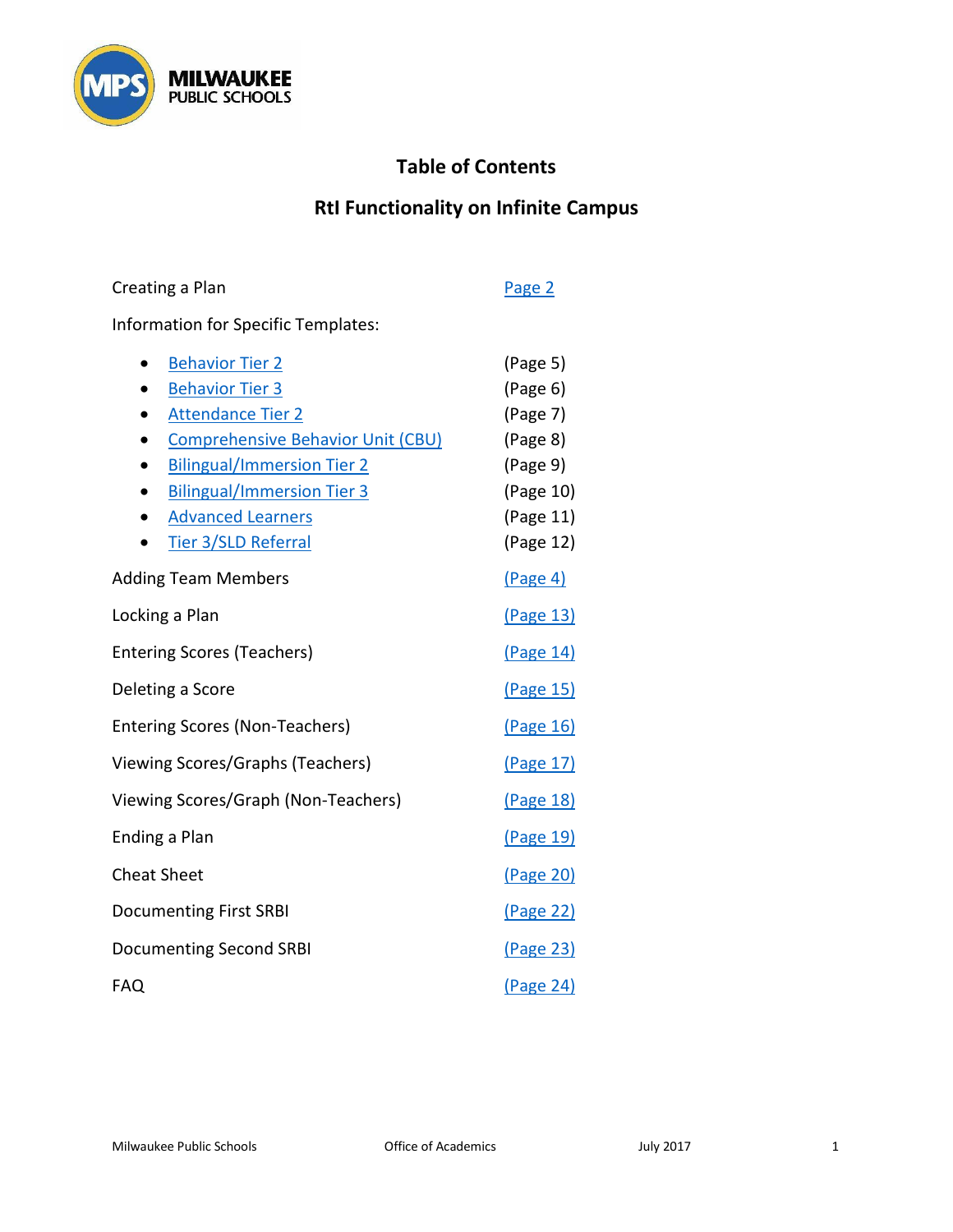### **Creating an Intervention Plan on Infinite Campus**

Steps to follow for creating any intervention plan on Infinite Campus

- <span id="page-1-0"></span>1) Search for Student (must be in Campus Tools)
	- a. Upper-left corner, click Search
	- b. Ensure says Student
	- c. Type in last name or first name or ID#
	- d. Click on student name in search results below

| Year 14-15 |        | School |  |
|------------|--------|--------|--|
| Index      | Search | Help   |  |
| Student    |        |        |  |
|            |        | Go     |  |

- 2) Go to RtI Section
	- a. With student selected (their information and picture will appear to the right)
	- b. Select Index
	- c. Under Student information, select Response to Intervention
	- d. Under Response to Intervention, select General

|                    | Select Index    | Index<br>Search                           | Help                       |                            |                   |
|--------------------|-----------------|-------------------------------------------|----------------------------|----------------------------|-------------------|
|                    |                 | ▼ Student Information                     |                            |                            |                   |
|                    |                 | General                                   |                            |                            |                   |
|                    |                 | Academic Planning                         |                            |                            |                   |
|                    |                 |                                           | ▶ Program Participation    |                            |                   |
|                    |                 | ► Health                                  |                            |                            |                   |
|                    |                 | Medicaid                                  |                            |                            |                   |
|                    |                 | $\triangleright$ PLP                      |                            |                            |                   |
|                    |                 |                                           | ▼ Response to Intervention | Select General             |                   |
|                    | Select Response | General                                   |                            |                            |                   |
|                    | to Intervention | Caseload                                  |                            |                            |                   |
|                    |                 | <b>Student Locator</b>                    |                            |                            |                   |
|                    |                 | ▶ Reports                                 |                            |                            |                   |
|                    |                 | $\triangleright$ Census                   |                            |                            |                   |
|                    |                 |                                           |                            |                            |                   |
|                    |                 |                                           |                            |                            |                   |
|                    |                 |                                           |                            |                            |                   |
| Start a Plan<br>3) |                 |                                           |                            | Select                     |                   |
| а.                 |                 | On right side of screen, select Documents |                            | <b>Documents</b>           |                   |
|                    |                 | <b>Team Members</b>                       | Documents                  |                            |                   |
|                    | <b>Summary</b>  |                                           |                            | Contact Log                |                   |
|                    |                 | Person Summary Report<br>e                | <b>Print Mailing Label</b> | <b>Print Envelope</b><br>e |                   |
| b.                 | Select New Plan |                                           |                            |                            | <b>Select New</b> |
|                    |                 |                                           |                            |                            | Plan              |
|                    | Summary         | <b>Team Members</b>                       | <b>Documents</b>           | Contact Log                |                   |
|                    | Open            | Lock/Unlock                               | Delete<br>а                | Print<br>New Plan          |                   |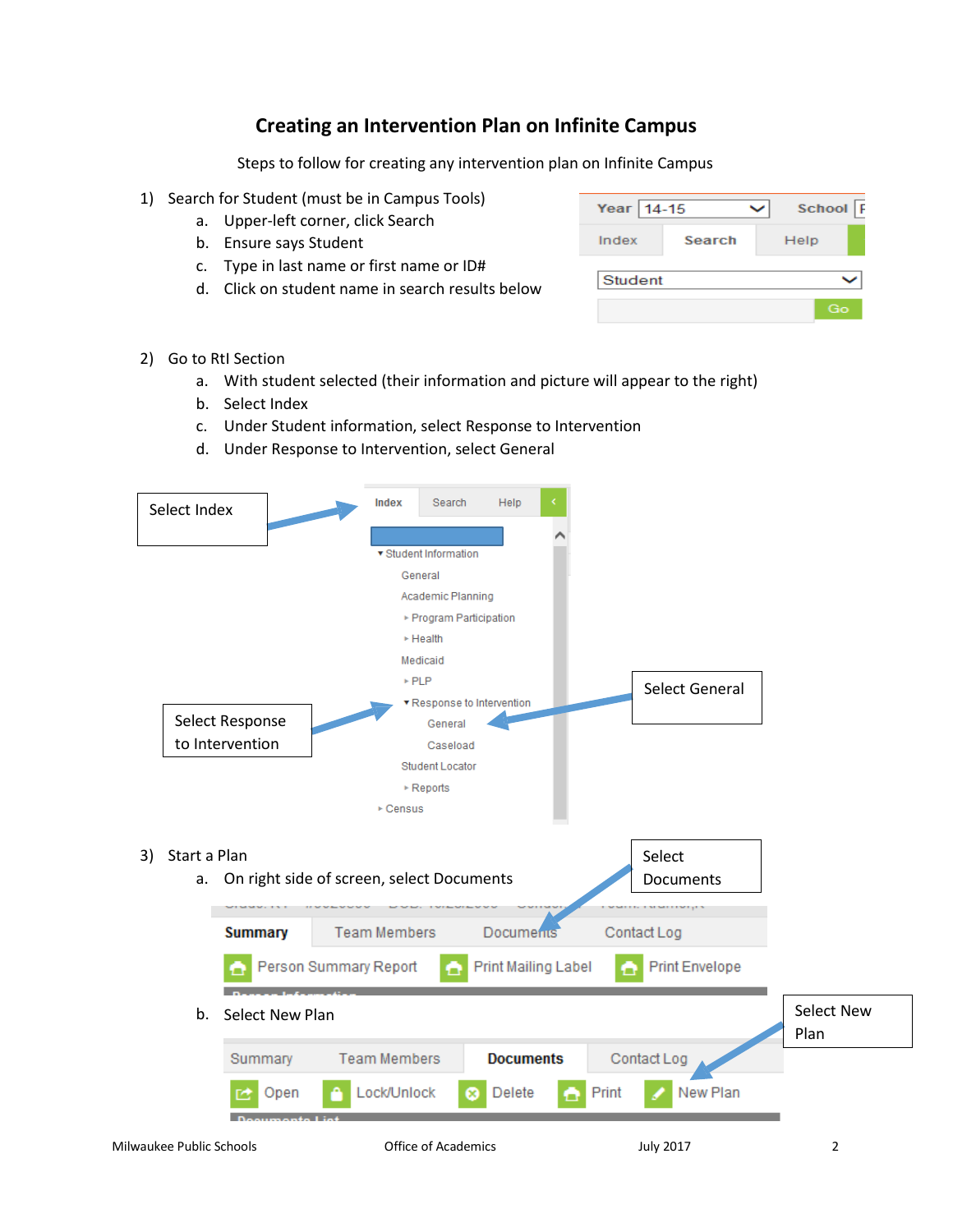- 4) Creating a Plan
	- a. Select the Plan Type (Attendance Tier 2, Behavior Tier 2, Behavior Tier 3, Comprehensive Behavior Unit [CBU], Advanced Learners)
	- b. Click Create Document Below
	- c. Complete Screen (see table on following page)
		- i. Items in *ITALICS AND UNDERLINE*, the user will SELECT that choice—click
			- the little box  $\overline{P}$  and select this option
		- ii. Items in **BOLD**, the user will TYPE—just type what is in the box below
	- d. See appropriate template on following pages:

| $\bullet$ | <b>Behavior Tier 2</b>                   | (Page 5)  |
|-----------|------------------------------------------|-----------|
| $\bullet$ | <b>Behavior Tier 3</b>                   | (Page 6)  |
| $\bullet$ | <b>Attendance Tier 2</b>                 | (Page 7)  |
| $\bullet$ | <b>Comprehensive Behavior Unit (CBU)</b> | (Page 8)  |
| $\bullet$ | <b>Bilingual/Immersion Tier 2</b>        | (Page 9)  |
| $\bullet$ | <b>Bilingual/Immersion Tier 3</b>        | (Page 10) |

- [Advanced Learners](#page-10-0) (Page 11)
- [SLD Referral–Basic Reading Skills](#page-11-0) (Page 12)
- e. Click Save & Continue on top of screen when completed

| Summary | Team Members    | <b>Documents</b> | Contact Log | Select Save & |
|---------|-----------------|------------------|-------------|---------------|
|         |                 |                  |             | Continue      |
| Save    | Save & Continue | πππτ             |             |               |

f. You are now done creating the Intervention Plan for the student. Click on Documents to see the plan is now created with the name, start date, and end date.  $\left| \right|$  Select

| Summary                               | <b>Team Members</b>                                                     | <b>Documents</b>                     | <b>Contact L00</b> | <b>Documents</b>   |
|---------------------------------------|-------------------------------------------------------------------------|--------------------------------------|--------------------|--------------------|
| Open                                  | Lock/Unlock                                                             | $\bigcap$ Print<br>Delete<br>$\circ$ | New Plan           | Plan is now listed |
| <b>Documents List</b><br> —]…<br>Fl…f | $2014 - 2015(1)$<br>Plans(1)<br>Behavior Tier 2 (04/01/2015-06/15/2015) |                                      |                    |                    |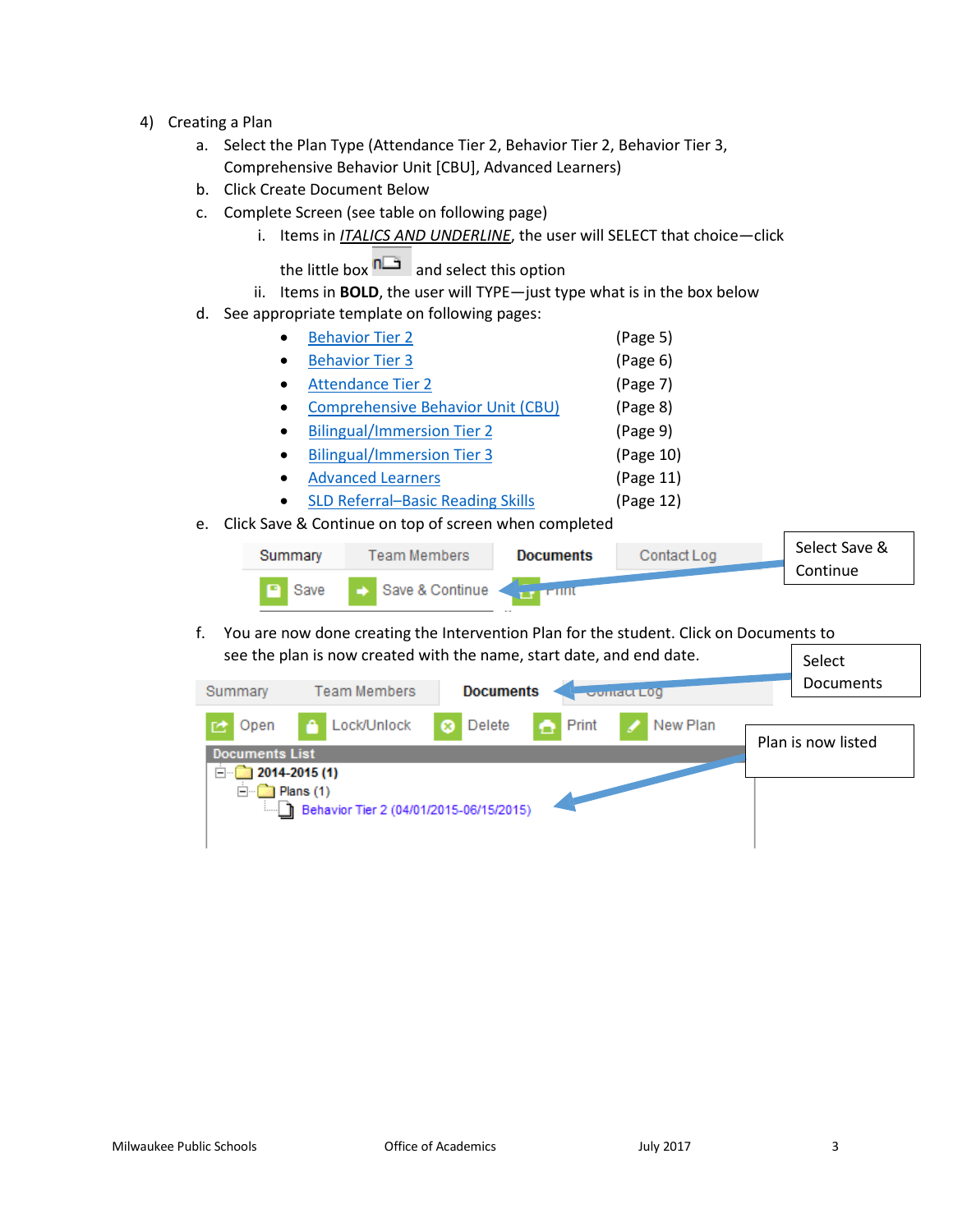- 5) Adding Team Members
- <span id="page-3-0"></span>a. You must now add team members to the student's plan. **Only staff members who have been added to a student's plan will have access to enter or view data.** Be sure to add all potential staff members who will need access to the student's plan, including classroom teachers, special education teachers, school psychologist, school social Click on Team worker, etc. Members b. Click on Team Members in RtI section of IC with student selected. **Team Members** Documents Summary Contact Log **Print Active Only** Print All  $\bullet$ Find & Link New Team Member **+** Enter New Team Member Click Find & Link New Team Member  $\begin{bmatrix} c \\ c \end{bmatrix}$  You will now click Find & Link Team Member Team Members Documents Summary Contact Log Find & Link New Team Member Enter New Team Member **Print Active Only** Print All  $\bullet$  $\bullet$ Ō
	- d. Find the staff member according to their role:

| <b>Contains Regular Ed</b><br><b>Classroom Teachers</b> | <b>Find New Team Member</b><br>Role<br>Census<br>◡<br>$\checkmark$                                                                                                     | Change to                  |
|---------------------------------------------------------|------------------------------------------------------------------------------------------------------------------------------------------------------------------------|----------------------------|
|                                                         | <b>Classroom Teachers</b>                                                                                                                                              | Intervention<br>Provider** |
| <b>Contains School</b>                                  | <b>Counselor Staff</b><br>◡                                                                                                                                            |                            |
| <b>Counselors</b>                                       | <b>Special Ed Staff</b>                                                                                                                                                |                            |
| <b>Contains Special Ed</b>                              | Response to Intervention Staff                                                                                                                                         |                            |
| Teachers, School                                        | <b>Advisor Staff</b>                                                                                                                                                   | Contains                   |
| Psychologists, School<br>Social Workers                 | Add Team Member                                                                                                                                                        | Administrators             |
| e.                                                      | Click Add Team Member when done (can add only one staff member at a time)                                                                                              |                            |
|                                                         | Repeat for each individual staff member you will want attached to this student's plan                                                                                  |                            |
| g.                                                      | Once team members added, you must change Team Member end date to June 30 of<br>current school year (this will ensure that student leaves your caseload at end of year) |                            |

h. Click on team member name, then change end date and click Save

| <b>Team Member Detail</b>     |                           |                         |
|-------------------------------|---------------------------|-------------------------|
| PersonID<br>372284            |                           |                         |
| <b>Start Date</b><br>End Date | <b>Title</b>              | Role                    |
| 06/29/2017<br>Ta,<br>₩        | <b>GUIDANCE COUNSELOI</b> | Intervention Provider ▼ |
| Last Name                     | <b>First Name</b>         |                         |
| Agency                        |                           |                         |

Next step: Step 6-Locking a Plan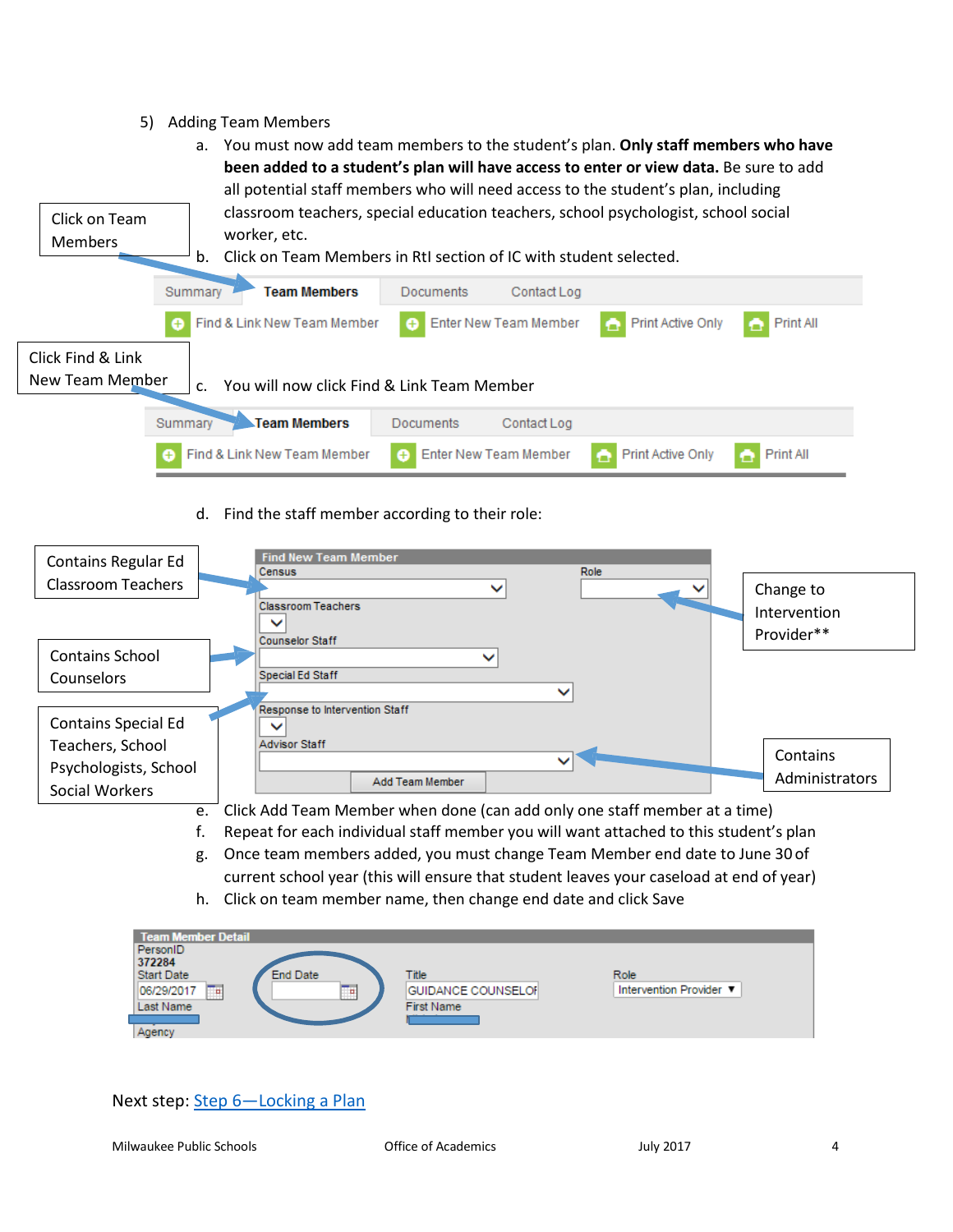### **Behavior Tier 2 Plan**

<span id="page-4-0"></span>

| Plan Type                       | <b>Behavior Tier 2</b>                                                |
|---------------------------------|-----------------------------------------------------------------------|
| <b>Start Date</b>               | Date student began intervention                                       |
| <b>End Date</b>                 | 9-12 weeks into the future                                            |
| <b>Universal Screener Name</b>  | Can leave blank or                                                    |
|                                 | <b>Office Discipline Referrals or Suspensions</b>                     |
|                                 | Use Other for all other reasons student is receiving the intervention |
|                                 | (teacher, parent recommendation, etc.)                                |
| <b>Universal Screener Score</b> | <b>Blank</b>                                                          |
| Plan Description                | Select one of the following:                                          |
|                                 | <b>CICO</b>                                                           |
|                                 | <b>Individualized CICO</b>                                            |
|                                 | <b>SAIG</b>                                                           |
|                                 | <b>BAIP</b>                                                           |
|                                 | <b>SBIRT</b>                                                          |
| <b>Base Score</b>               | 40                                                                    |
| <b>Base Score Comments</b>      | Leave blank                                                           |
| <b>Goal Name</b>                | Leave blank or Following School Rules and Expectations                |
| Goal Type                       | Leave blank                                                           |
| <b>Goal Score</b>               | 80                                                                    |
| <b>Goal Score Comments</b>      | Leave blank                                                           |
| <b>Evaluation Method/Tool</b>   | <b>Daily Progress Report</b>                                          |
| Intervention                    | Select one of the following:                                          |
|                                 | <b>CICO</b>                                                           |
|                                 | <b>Individualized CICO</b>                                            |
|                                 | <b>SAIG</b>                                                           |
|                                 | <b>BAIP</b>                                                           |
|                                 | <b>SBIRT</b>                                                          |
| <b>Intervention Provider</b>    | Leave blank                                                           |
| <b>Intervention Position</b>    | Leave blank or select role of staff member providing intervention     |
| Location                        | Leave blank                                                           |
| <b>Direct</b>                   | 400                                                                   |
| # Sessions per                  | $\overline{\mathbf{1}}$                                               |
| Service Frequency               | Day                                                                   |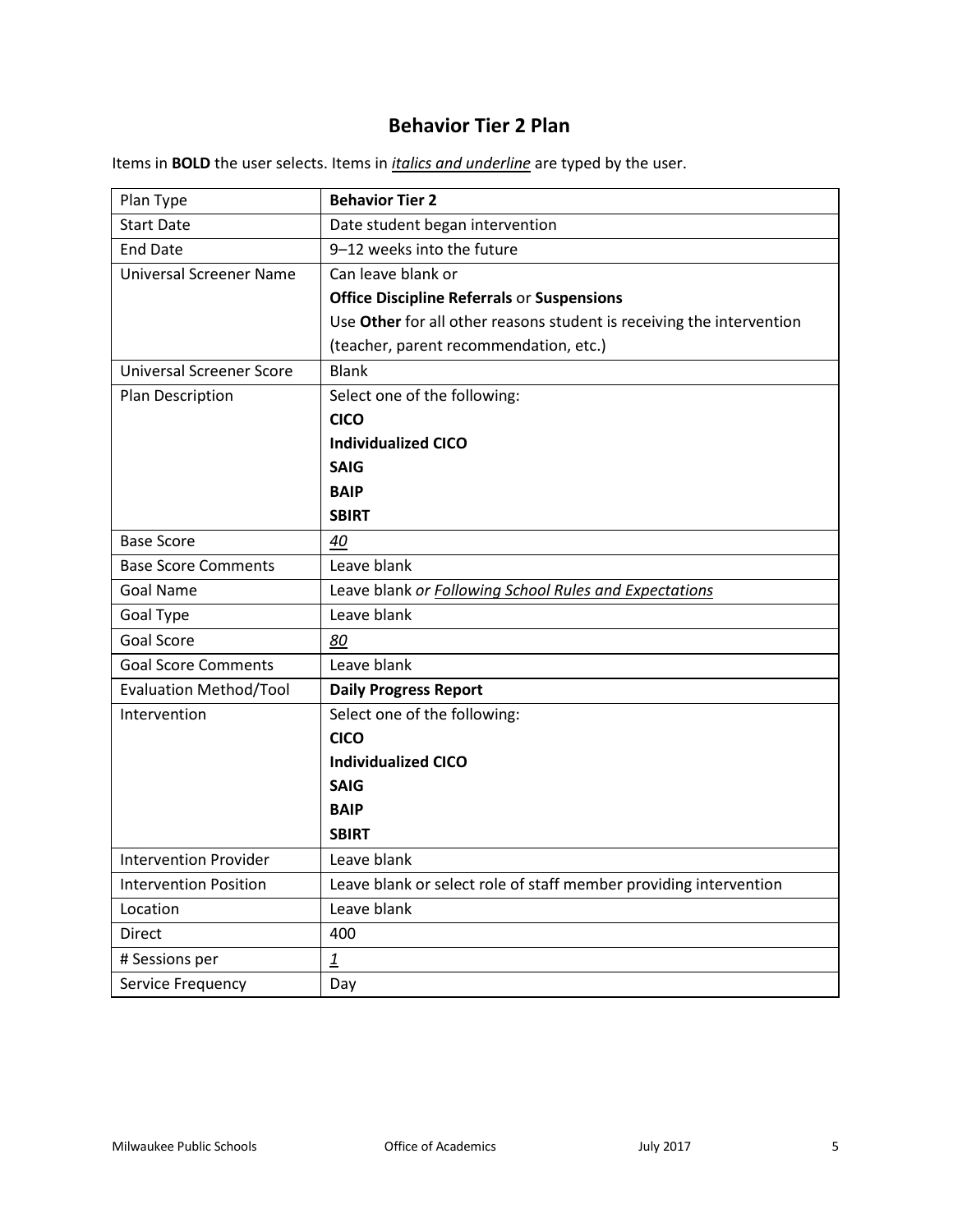## **Behavior Tier 3 Plan**

<span id="page-5-0"></span>

| Plan Type                       | <b>Behavior Tier 3</b>                                        |
|---------------------------------|---------------------------------------------------------------|
| <b>Start Date</b>               | Date student began intervention                               |
| <b>End Date</b>                 | Either end of semester or end of year                         |
| <b>Universal Screener Name</b>  | Leave blank                                                   |
| <b>Universal Screener Score</b> | Leave blank                                                   |
| Plan Description                | Select one of the following:                                  |
|                                 | <b>FBA BIP</b>                                                |
|                                 | <b>Educational Wraparound</b>                                 |
|                                 | <b>RENEW</b>                                                  |
| <b>Base Score</b>               | 40                                                            |
| <b>Base Score Comments</b>      | Leave blank                                                   |
| <b>Goal Name</b>                | Specific PRIMARY goal student is working on (e.g., Completing |
|                                 | High School or Using Positive Language with Adults)           |
| Goal Type                       | Leave blank                                                   |
| <b>Goal Score</b>               | 80                                                            |
| <b>Goal Score Comments</b>      | Leave blank                                                   |
| <b>Evaluation Method/Tool</b>   | <b>Tier 3 Rubric</b>                                          |
| Intervention                    | Select one of the following:                                  |
|                                 | <b>FBA BIP</b>                                                |
|                                 | <b>Educational Wraparound</b>                                 |
|                                 | <b>RENEW</b>                                                  |
| <b>Intervention Provider</b>    | Leave blank                                                   |
| <b>Intervention Position</b>    | Select role of PRIMARY staff member providing intervention    |
| Location                        | Leave blank                                                   |
| <b>Direct</b>                   | 400                                                           |
| # Sessions per                  | $\overline{1}$                                                |
| Service Frequency               | Day                                                           |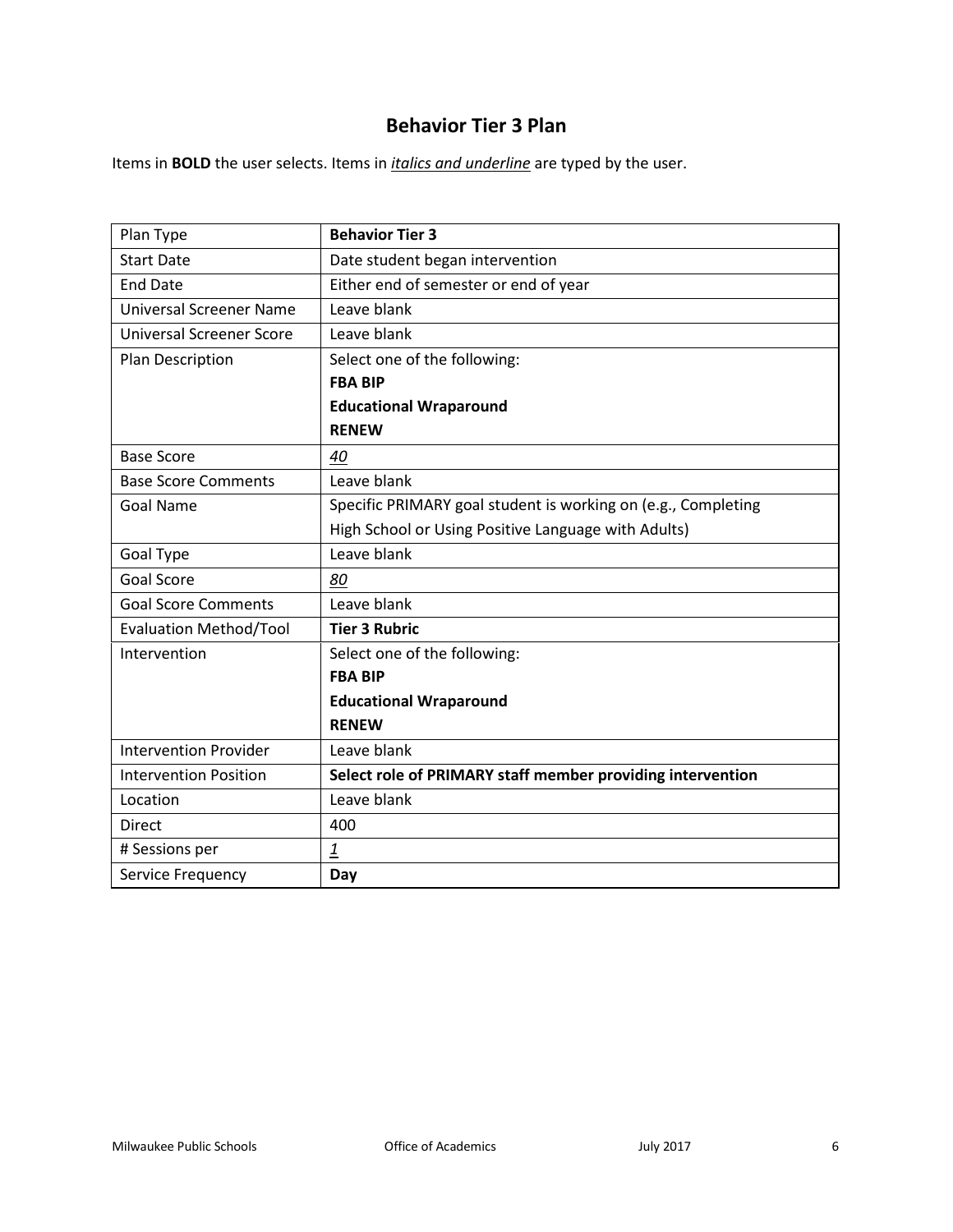# **Attendance Tier 2 Plan**

<span id="page-6-0"></span>

| Plan Type                       | <b>Attendance Tier 2</b>                                          |
|---------------------------------|-------------------------------------------------------------------|
| <b>Start Date</b>               | Date student began intervention                                   |
| <b>End Date</b>                 | 9-12 weeks into the future                                        |
| <b>Universal Screener Name</b>  | Leave blank                                                       |
| <b>Universal Screener Score</b> | <b>Current Attendance Rate</b>                                    |
| Plan Description                | Select one of the following:                                      |
|                                 | <b>Attendance CICO</b>                                            |
|                                 | <b>Attendance Individualized CICO</b>                             |
|                                 | <b>Attendance SAIG</b>                                            |
| <b>Base Score</b>               | If monitoring Days Absent or Tardy: 10                            |
|                                 | If monitoring Class Periods Absent or Tardy: 70                   |
| <b>Base Score Comments</b>      | Leave blank                                                       |
| <b>Goal Name</b>                | Select one of the following:                                      |
|                                 | <b>Days Absent</b>                                                |
|                                 | <b>Periods Absent</b>                                             |
| Goal Type                       | Leave blank                                                       |
| <b>Goal Score</b>               | 0                                                                 |
| <b>Goal Score Comments</b>      | Leave blank                                                       |
| <b>Evaluation Method/Tool</b>   | Select one of the following:                                      |
|                                 | <b>Weekly Attendance Rate</b>                                     |
|                                 | <b>Minutes Attended</b>                                           |
|                                 | <b>Periods Attended</b>                                           |
| Intervention                    | <b>Attendance CICO</b>                                            |
|                                 | <b>Attendance Individualized CICO</b>                             |
|                                 | <b>Attendance SAIG</b>                                            |
| <b>Intervention Provider</b>    | Leave blank                                                       |
| <b>Intervention Position</b>    | Leave blank or select role of staff member providing intervention |
| Location                        | Leave blank                                                       |
| <b>Direct</b>                   | 400                                                               |
|                                 |                                                                   |
| # Sessions per                  | $\overline{1}$                                                    |
| Service Frequency               | Day                                                               |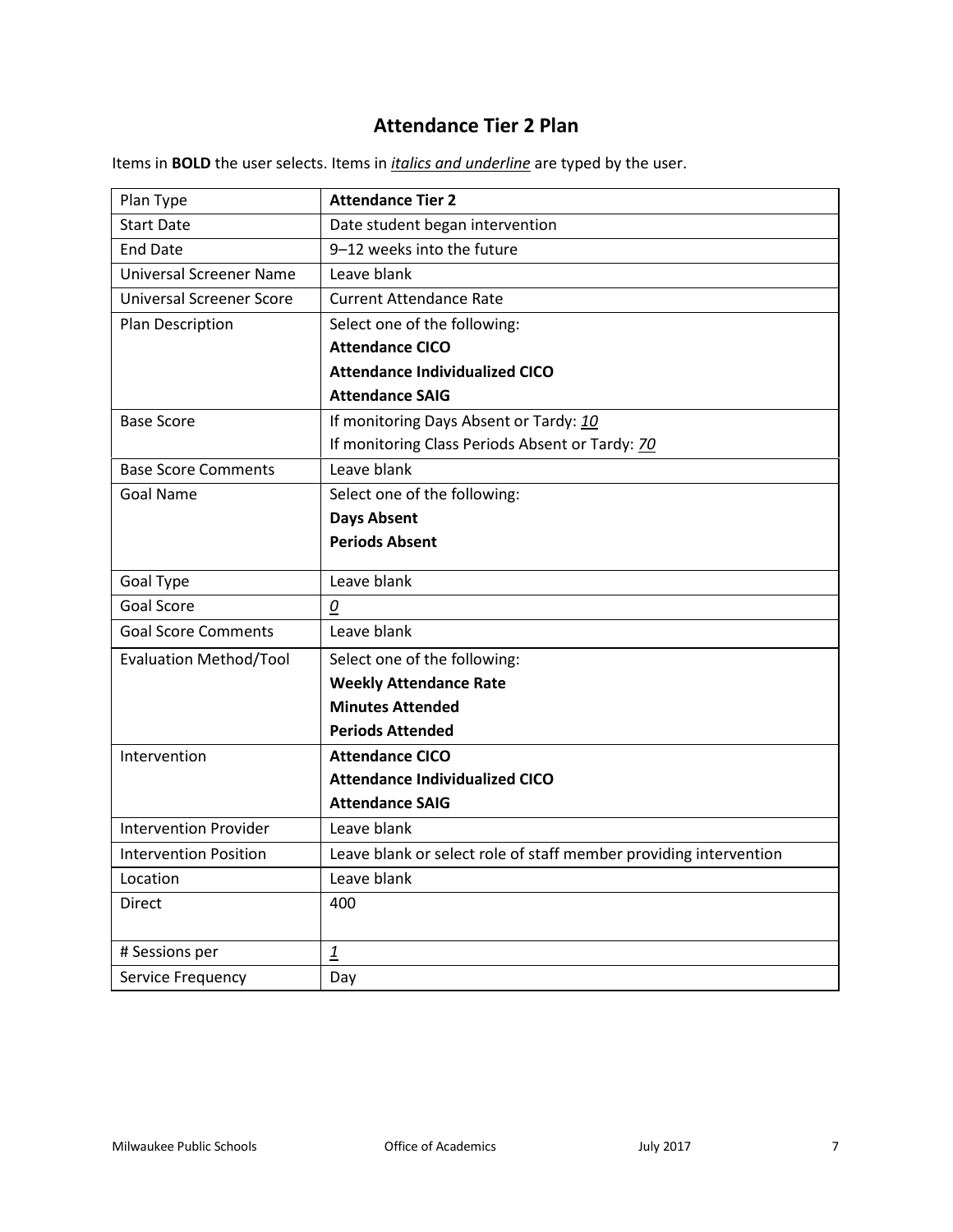# **Comprehensive Behavior Unit (CBU) Plan**

<span id="page-7-0"></span>

| Plan Type                     | <b>Comprehensive Behavior Unit (CBU)</b>       |
|-------------------------------|------------------------------------------------|
| <b>Start Date</b>             | First Day of Semester                          |
| <b>End Date</b>               | End of Semester                                |
| Universal Screener Name       | Leave blank                                    |
| Universal Screener Score      | Leave blank                                    |
| Plan Description              | <b>CBU</b>                                     |
| <b>Base Score</b>             | 40                                             |
| <b>Base Score Comments</b>    | Leave blank                                    |
| Goal Name                     | <b>Following School Rules and Expectations</b> |
| Goal Type                     | Leave blank                                    |
| Goal Score                    | <u>80</u>                                      |
| <b>Goal Score Comments</b>    | Leave blank                                    |
| <b>Evaluation Method/Tool</b> | <b>Daily Progress Report</b>                   |
| Intervention                  | <b>CBU</b>                                     |
| Intervention Provider         | Leave blank                                    |
| <b>Intervention Position</b>  | <b>CBU Teacher</b>                             |
| Location                      | Leave blank                                    |
| <b>Direct</b>                 | 400 (this is the length of the school day)     |
| # Sessions per                | $\overline{1}$                                 |
| Service Frequency             | Day                                            |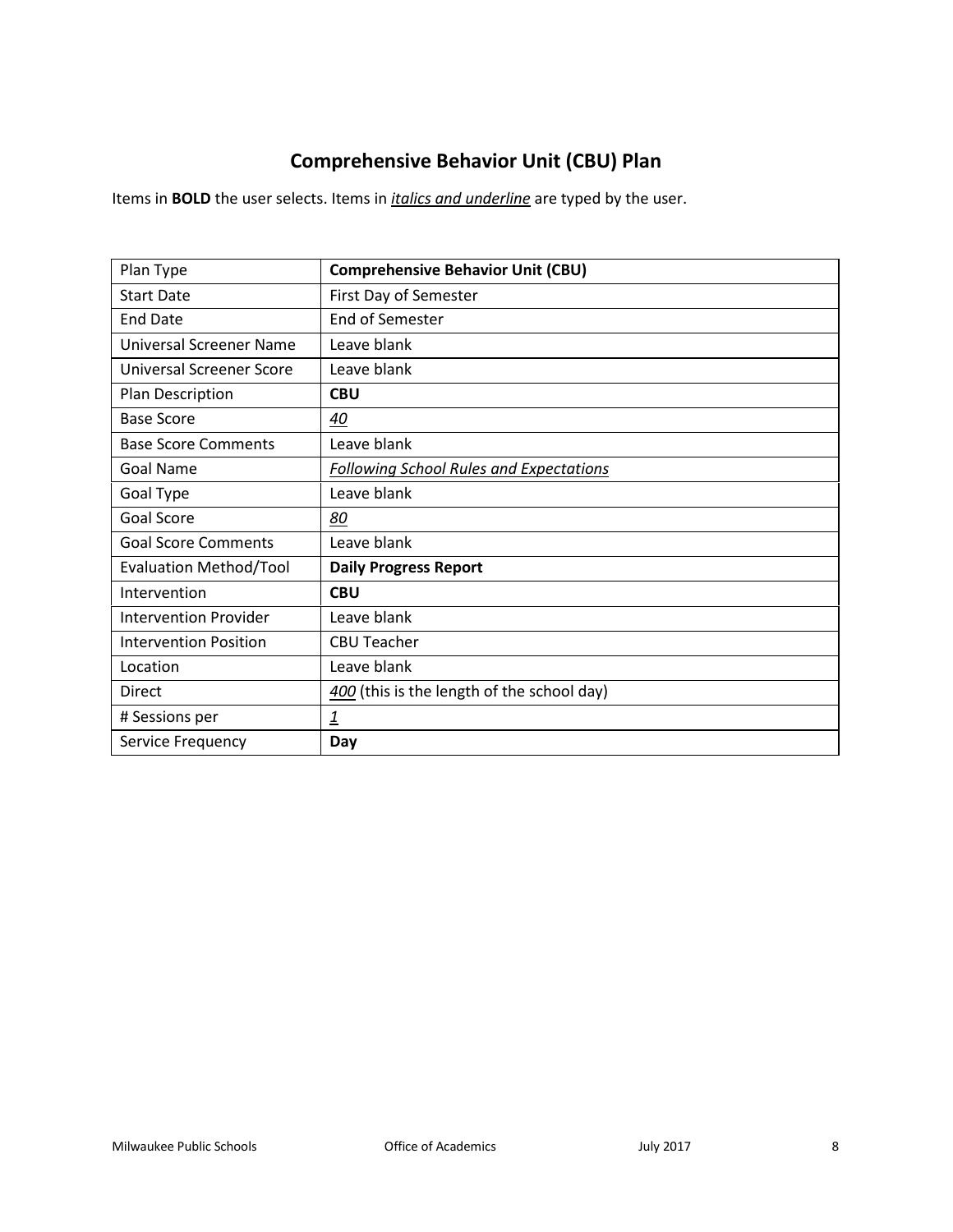# **Bilingual/Immersion Tier 2 Plan**

<span id="page-8-0"></span>Items in **BOLD** the user selects. Items in *italics and underline* are typed by the user. For German and Spanish Immersion only.

| Plan Type                       | Bilingual/Immersion Tier 2 (not to be used for SLD)                     |
|---------------------------------|-------------------------------------------------------------------------|
| <b>Start Date</b>               | Date student began intervention                                         |
| <b>End Date</b>                 | End of Semester or more frequent if your school has a schedule          |
| <b>Universal Screener Name</b>  | <b>Renaissance Star</b>                                                 |
| <b>Universal Screener Score</b> | Enter score from Renaissance Star screener of student                   |
| Plan Description                | <b>Reading Intervention</b>                                             |
| <b>Base Score</b>               | Enter score from most recent Renaissance Star probe                     |
| <b>Base Score Comments</b>      | Leave blank                                                             |
| <b>Goal Name</b>                | Type one of the following:                                              |
|                                 | <b>Phonemic Awareness</b>                                               |
|                                 | Phonics                                                                 |
|                                 | <b>Fluency</b>                                                          |
|                                 | <b>Comprehension</b>                                                    |
| Goal Type                       | Academics-Reading                                                       |
| Goal Score                      | Use Goal Setting sheet to determine student goal (will be different for |
|                                 | each student)                                                           |
| <b>Goal Score Comments</b>      | Leave blank                                                             |
| <b>Evaluation Method/Tool</b>   | <b>Renaissance Star</b>                                                 |
| Intervention                    | <b>Teacher Instruction with Support</b>                                 |
| <b>Intervention Provider</b>    | Leave blank                                                             |
| <b>Intervention Position</b>    | Select role of staff member providing intervention                      |
| Location                        | Leave blank                                                             |
| <b>Direct</b>                   | Enter length of intervention time (e.g., 20 or 30)                      |
| # Sessions per                  | $\overline{1}$                                                          |
| Service Frequency               | Day                                                                     |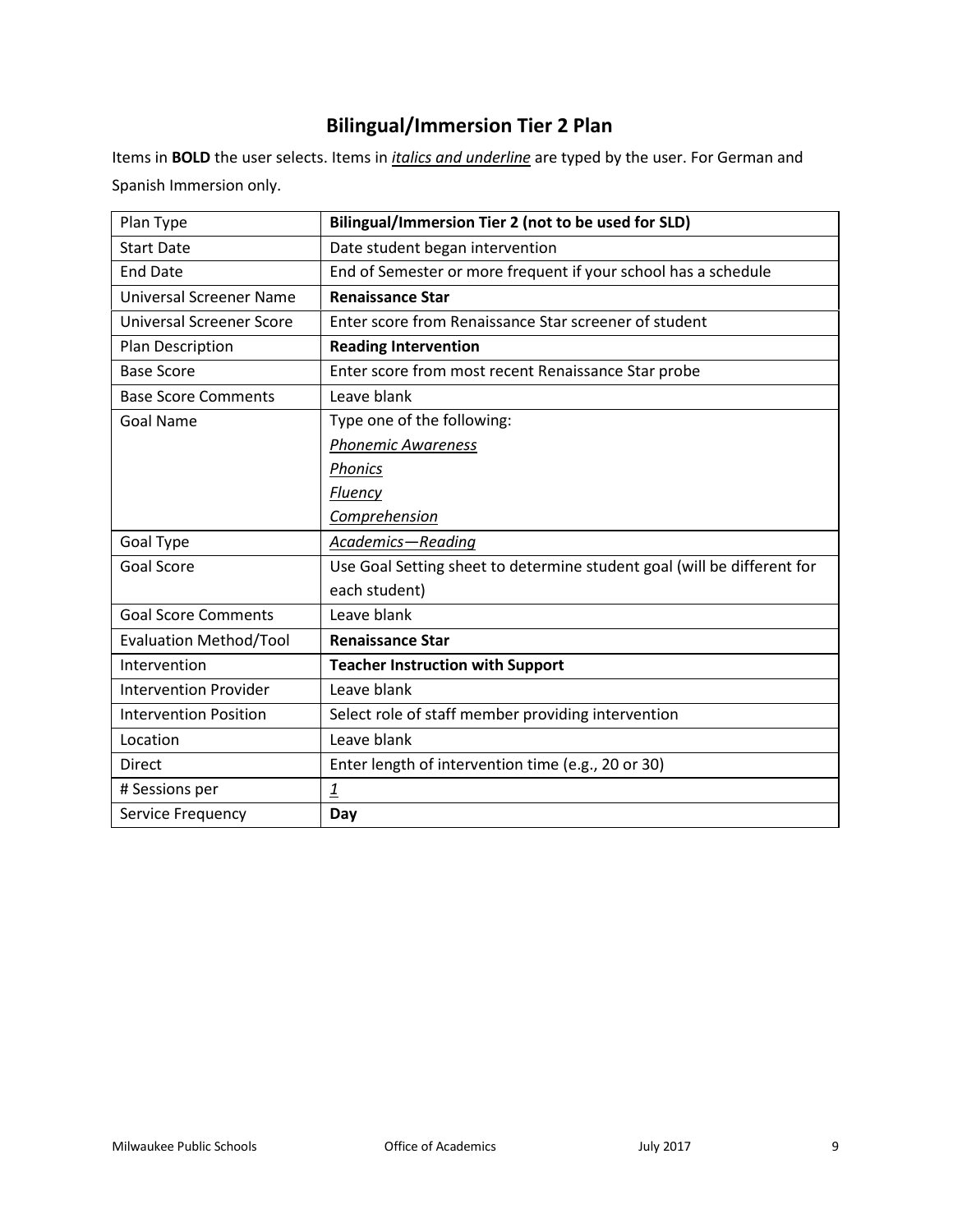# **Bilingual/Immersion Tier 3 Plan**

<span id="page-9-0"></span>Items in **BOLD** the user selects. Items in *italics and underline a*re typed by the user. For German and Spanish Immersion only.

| Plan Type                       | Bilingual/Immersion Tier 3 (not to be used for SLD)                     |
|---------------------------------|-------------------------------------------------------------------------|
| <b>Start Date</b>               | Date student began intervention                                         |
| <b>End Date</b>                 | End of Semester or more frequent if your school has a schedule          |
| <b>Universal Screener Name</b>  | <b>Renaissance Star</b>                                                 |
| <b>Universal Screener Score</b> | Enter score from Renaissance Star screener of student                   |
| Plan Description                | <b>Reading Intervention</b>                                             |
| <b>Base Score</b>               | Enter score from most recent Renaissance Star probe                     |
| <b>Base Score Comments</b>      | Leave blank                                                             |
| Goal Name                       | Type one of the following:                                              |
|                                 | <b>Phonemic Awareness</b>                                               |
|                                 | <b>Phonics</b>                                                          |
|                                 | <b>Fluency</b>                                                          |
|                                 | Comprehension                                                           |
| Goal Type                       | Academics-Reading                                                       |
| <b>Goal Score</b>               | Use Goal Setting sheet to determine student goal (will be different for |
|                                 | each student)                                                           |
| <b>Goal Score Comments</b>      | Leave blank                                                             |
| <b>Evaluation Method/Tool</b>   | <b>Renaissance Star</b>                                                 |
| Intervention                    | <b>Teacher Instruction with Support</b>                                 |
| <b>Intervention Provider</b>    | Leave blank                                                             |
| <b>Intervention Position</b>    | Select role of staff member providing intervention                      |
| Location                        | Leave blank                                                             |
| <b>Direct</b>                   | Enter length of intervention time (e.g., 20 or 30)                      |
| # Sessions per                  | $\overline{1}$                                                          |
| Service Frequency               | Day                                                                     |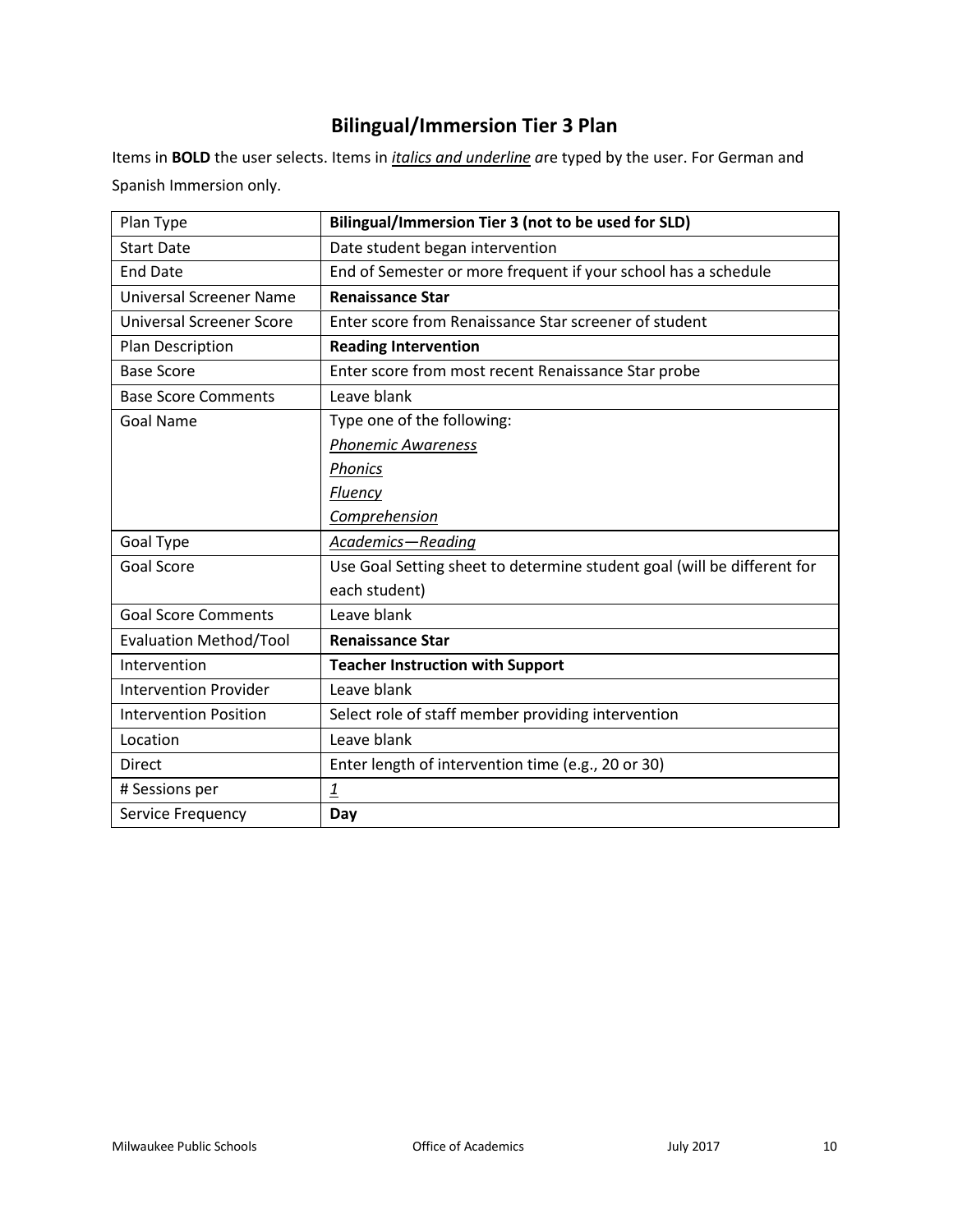# **Advanced Learners Plan**

<span id="page-10-0"></span>

| Plan Type                       | Advanced Learners (not to be used for SLD)                                  |
|---------------------------------|-----------------------------------------------------------------------------|
| <b>Start Date</b>               | Date student began intervention                                             |
| <b>End Date</b>                 | End of Semester or more frequent if your school has a schedule              |
| <b>Universal Screener Name</b>  | Other                                                                       |
| <b>Universal Screener Score</b> | Enter score from Renaissance Star screener of student                       |
| Plan Description                | <b>Challenges</b>                                                           |
| <b>Base Score</b>               | Enter score from most recent Renaissance Star probe                         |
| <b>Base Score Comments</b>      | Leave blank                                                                 |
| <b>Goal Name</b>                | Should be student-specific                                                  |
|                                 | Examples:                                                                   |
|                                 | Student will develop creativity behaviors of fluency, flexibility, and      |
|                                 | originality as indicated on a project specific rubric.                      |
|                                 |                                                                             |
|                                 | Student will increase knowledge and in-depth learning of a self-selected    |
|                                 | topic within (an area of study).                                            |
|                                 | Student will master <b>75%</b> (or increase according to pre-assessment) of |
|                                 | the above-grade-level content.                                              |
|                                 |                                                                             |
| Goal Type                       | Academics                                                                   |
| <b>Goal Score</b>               | Use Goal Setting sheet to determine student goal (will be different for     |
|                                 | each student)                                                               |
| <b>Goal Score Comments</b>      | Leave blank                                                                 |
| <b>Evaluation Method/Tool</b>   | <b>Renaissance Star</b>                                                     |
| Intervention                    | <b>Teacher Instruction with Support</b>                                     |
| <b>Intervention Provider</b>    | Leave blank                                                                 |
| <b>Intervention Position</b>    | Select role of staff member providing intervention                          |
| Location                        | Leave blank                                                                 |
| <b>Direct</b>                   | Enter length of intervention time (e.g., 20 or 30)                          |
| # Sessions per                  | 1                                                                           |
| Service Frequency               | Day                                                                         |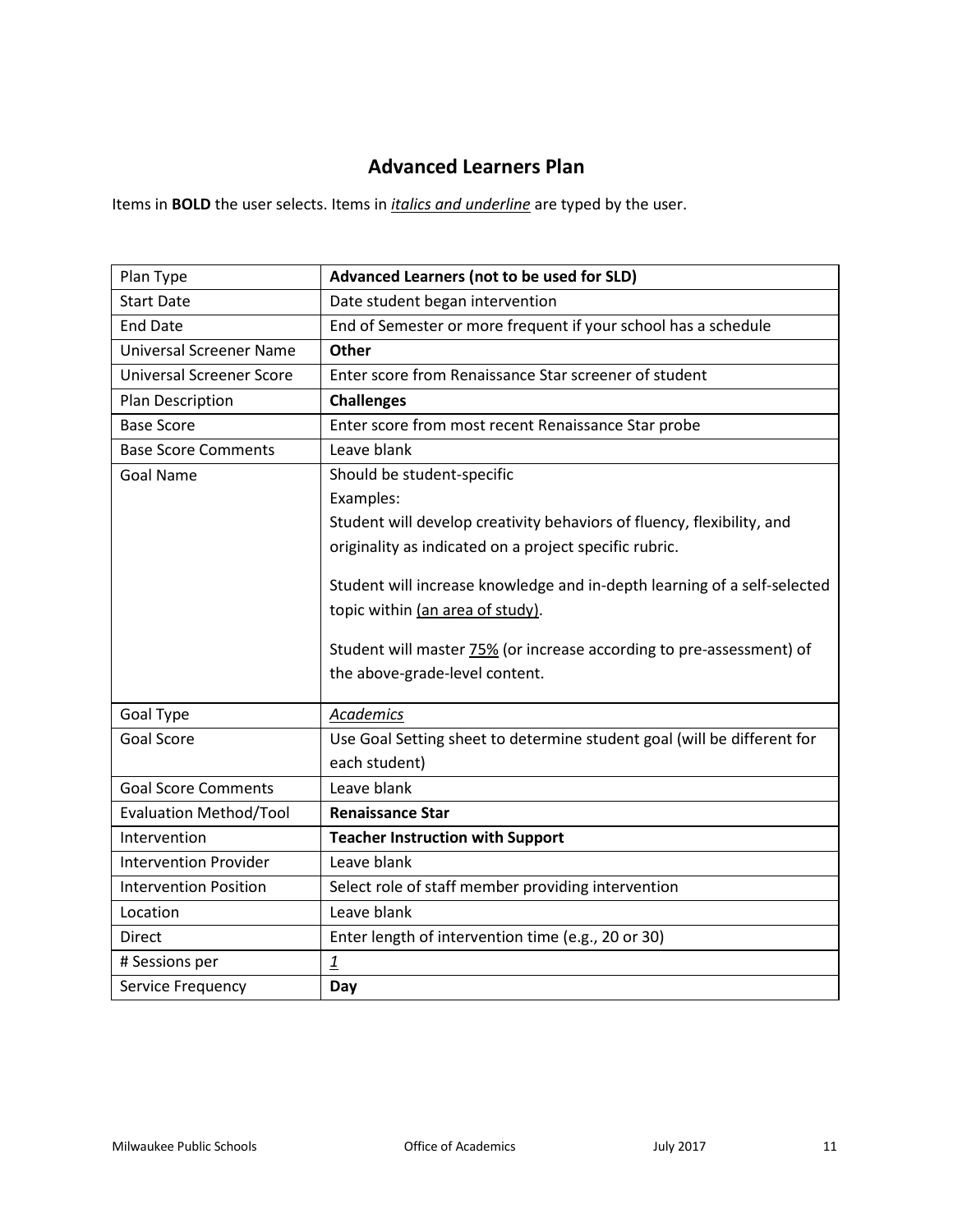### **Reading Tier 3 (Content Area: Reading, Intervention Tier 3)**

Items in **BOLD** the user selects. Items in *italics and underline* are typed by the user.

<span id="page-11-0"></span>

| Plan Type                       | <b>Reading Tier 3</b>                                                       |
|---------------------------------|-----------------------------------------------------------------------------|
|                                 | (IC has to say Reading even if it is not a Reading SLD Referral-that is     |
|                                 | just an IC default setting)                                                 |
| <b>Start Date</b>               | Date student began intervention                                             |
| <b>End Date</b>                 | End of Semester or more frequent if your school has a schedule              |
| <b>Universal Screener Name</b>  | Leave blank                                                                 |
| <b>Universal Screener Score</b> | Leave blank                                                                 |
| Plan Description                | <b>SLD Referral-Reading</b>                                                 |
|                                 | Complete the following:                                                     |
|                                 | Which of the 8 SLD areas:                                                   |
|                                 | Specific Skill Identified for Intervention:                                 |
|                                 | SRBI used:                                                                  |
|                                 | DIBELs Next Tool Used and Level (if applicable)                             |
| <b>Base Score</b>               | Enter their Median Baseline Score from DIBELS or Alternative CBM            |
| <b>Base Score Comments</b>      | Enter all three baseline scores from DIBELS or Alternative CBM              |
| <b>Goal Name</b>                | Type one of the following:                                                  |
|                                 | <b>Basic Reading Skills</b>                                                 |
|                                 | <b>Reading Fluency</b>                                                      |
|                                 | <b>Oral Expression</b>                                                      |
|                                 | <b>Listening Comprehension</b>                                              |
|                                 | <b>Written Expression</b>                                                   |
| Goal Type                       | <b>SLD Referral</b>                                                         |
| Goal Score                      | 100 (goal is irrelevant for SLD referral, so we are just putting in 100 for |
|                                 | all students)                                                               |
| <b>Goal Score Comments</b>      | If using an Alternative CBM to progress monitor or using a Technically      |
|                                 | Adequate intervention (and not an SRBI), leave additional information       |
|                                 | here about the Alternative CBM or Technically Adequate intervention         |
| <b>Evaluation Method/Tool</b>   | Select the DIBELS you are using or Alternative CBM if not using DIBELS      |
| Intervention                    | SRBI 1, SRBI 2, Technically Adequate 1, or Technically Adequate 2           |
| <b>Intervention Provider</b>    | Leave blank                                                                 |
| <b>Intervention Position</b>    | Select role of staff member providing intervention                          |
| Location                        | Leave blank                                                                 |
| <b>Direct</b>                   | Enter length of intervention time (e.g., 20 or 30)                          |
| # Sessions per                  | $\overline{\mathbf{1}}$                                                     |
| Service Frequency               | Day                                                                         |
|                                 |                                                                             |

Teacher will create a plan during the first SRBI, then that plan will be "ended" or "closed" and a second intervention plan will be created. Be sure to select SRBI 1 or SRBI 2 correctly when creating the plan. See page 22–23 for more details.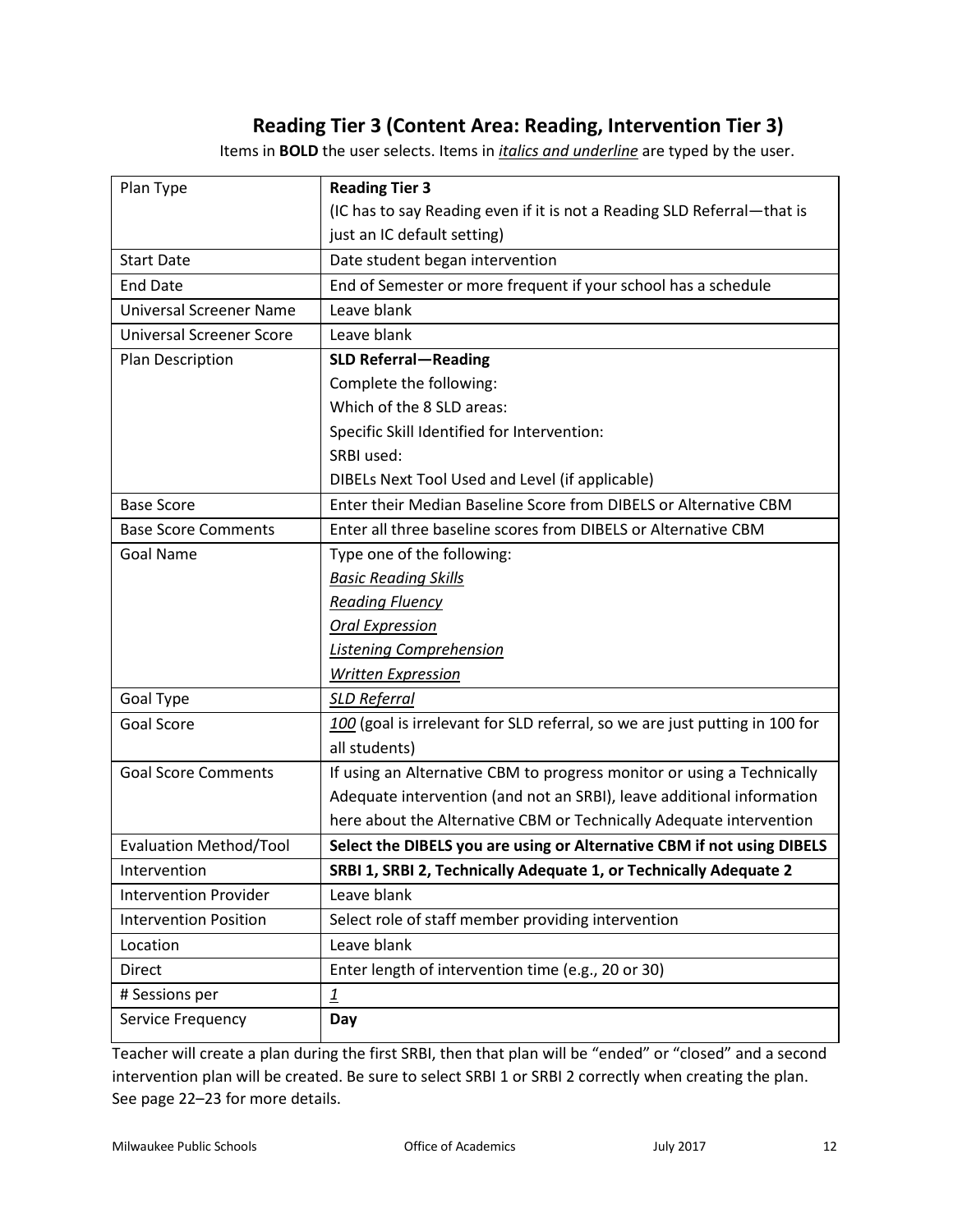- <span id="page-12-0"></span>6) Locking a Plan
	- a. A plan MUST be locked before you are able to enter data
	- b. You can unlock a plan at any point if you would like to adjust any details within
	- c. Go into Documents of the RtI section on the student



g. To unlock plan, select plan and click Lock/Unlock. Plan should remain locked; unlock only if you need to update details (e.g., dates, goals) of the plan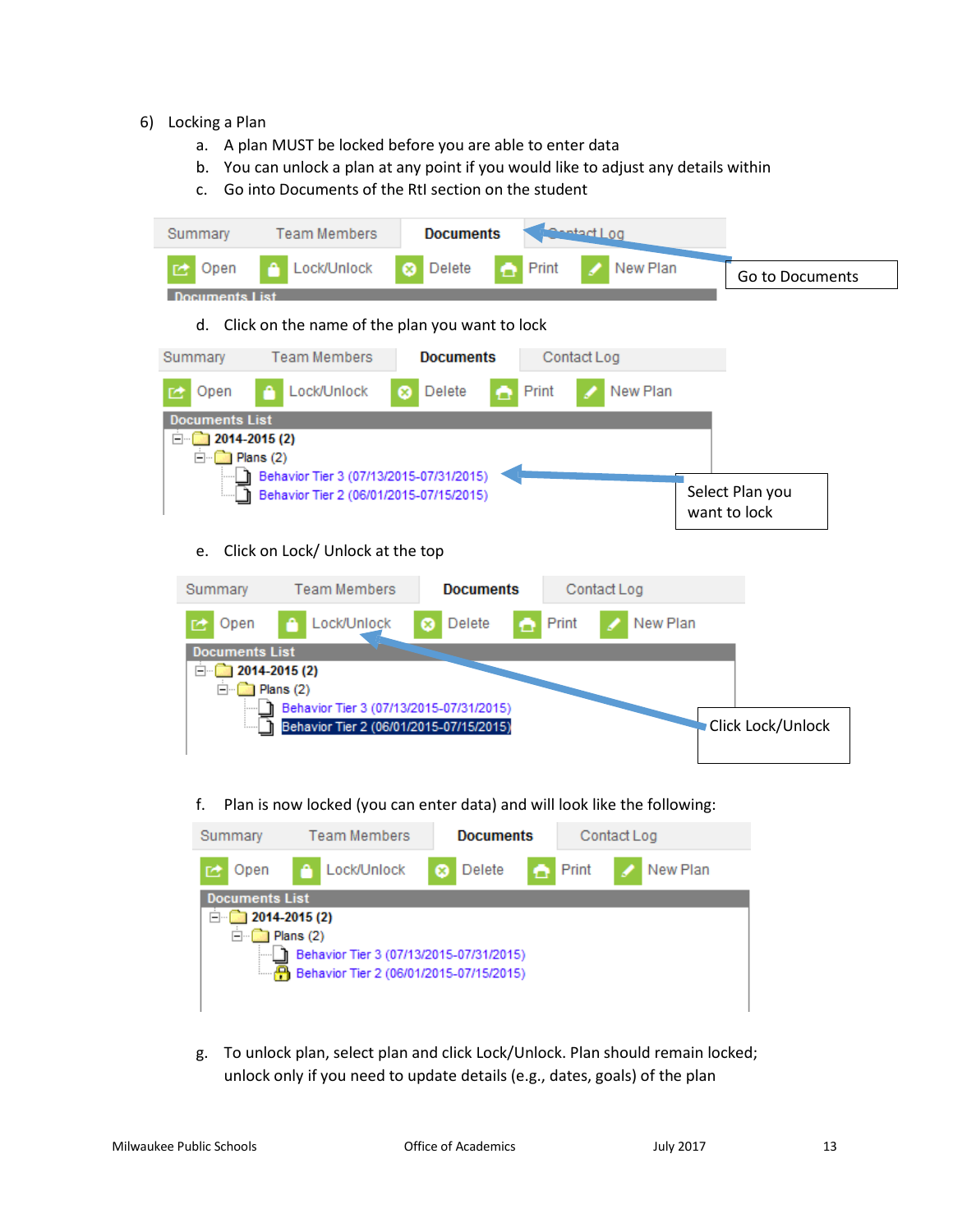<span id="page-13-0"></span>7) Entering Scores—FOR CLASSROOM TEACHERS

### Individual Students:

- a. Switch over to Campus Instruction
- b. Select your Roster on left side of screen
- c. Find student on your roster, in far right column (called RtI); there will be an RtI button for any student with an RtI Plan

| Name $\triangle$ | <b>Gender</b> | Grade | <b>DOB</b> | <b>Start Date</b> | <b>End Date</b> | <b>Flags</b> | Health | <b>IEP</b> | <b>PLP</b> | <b>RTI</b> |
|------------------|---------------|-------|------------|-------------------|-----------------|--------------|--------|------------|------------|------------|
| q                | м             | 09    | 10/01/2000 |                   |                 | 困難調          |        |            |            | <b>RTI</b> |
| Ī                | м             | 11    | 03/26/1997 |                   |                 | 困难           |        |            |            |            |

- d. Click the orange RtI button
- e. All intervention plans for student that are currently active (students can have more than one plan). Be sure you are entering data for the correct plan and on the correct date.
- f. Complete the pop-up on the following page:

### All students:

a. Switch over to Campus Instruction

the control of the control of the con-

- b. Select your Planner on left side of screen
- c. Under today's date, if you have any students assigned to you in a class with an RtI plan, an orange RtI button will appear. Click button to go to score entry sub-screen.

|                          | <b>Curriculum Planner: Week 4</b>                                                  |                          |                                  |                          |               |         |
|--------------------------|------------------------------------------------------------------------------------|--------------------------|----------------------------------|--------------------------|---------------|---------|
| Click to enter RtI       | H<br>Today<br>$\left\langle \right\rangle$<br>$\rightarrow$                        |                          | July 13 - 17, 2015<br>Month Week |                          |               |         |
| data for ALL<br>students | <b>Mon 7/13</b><br>12/19                                                           | <b>Tue 7/14</b><br>13/19 | <b>Wed 7/15</b><br>14/19         | <b>Thu 7/16</b><br>15/19 | Fri 7/17      |         |
|                          | <b>ES211SUM-20 ESL AURAL LINGUAL BGNR 2 (S1)</b><br><b>Denind 01, Students: 42</b> | Period 01, Students: 42  | Period 01, Students: 42          | Period 01, Students: 42  | Does not meet | $+Add$  |
|                          | ES211SUM-10 ESL AURAL LINGUAL BGNR 4 Path RTI<br>Period 02. Students: 40           | Period 02, Students: 40  | Period 02, Students: 40          | Period 02, Students: 40  | Does not meet | $+ Add$ |
|                          |                                                                                    |                          |                                  |                          |               |         |

d. This pop-up allows you to enter RtI progress monitoring day for ALL students on one screen. Be sure you are working with the correct student and the correct date.

*You cannot add data points after the ending date of a plan. If you have reached the ending date of a plan, you must either go back into a plan and change the end date or begin a new plan.*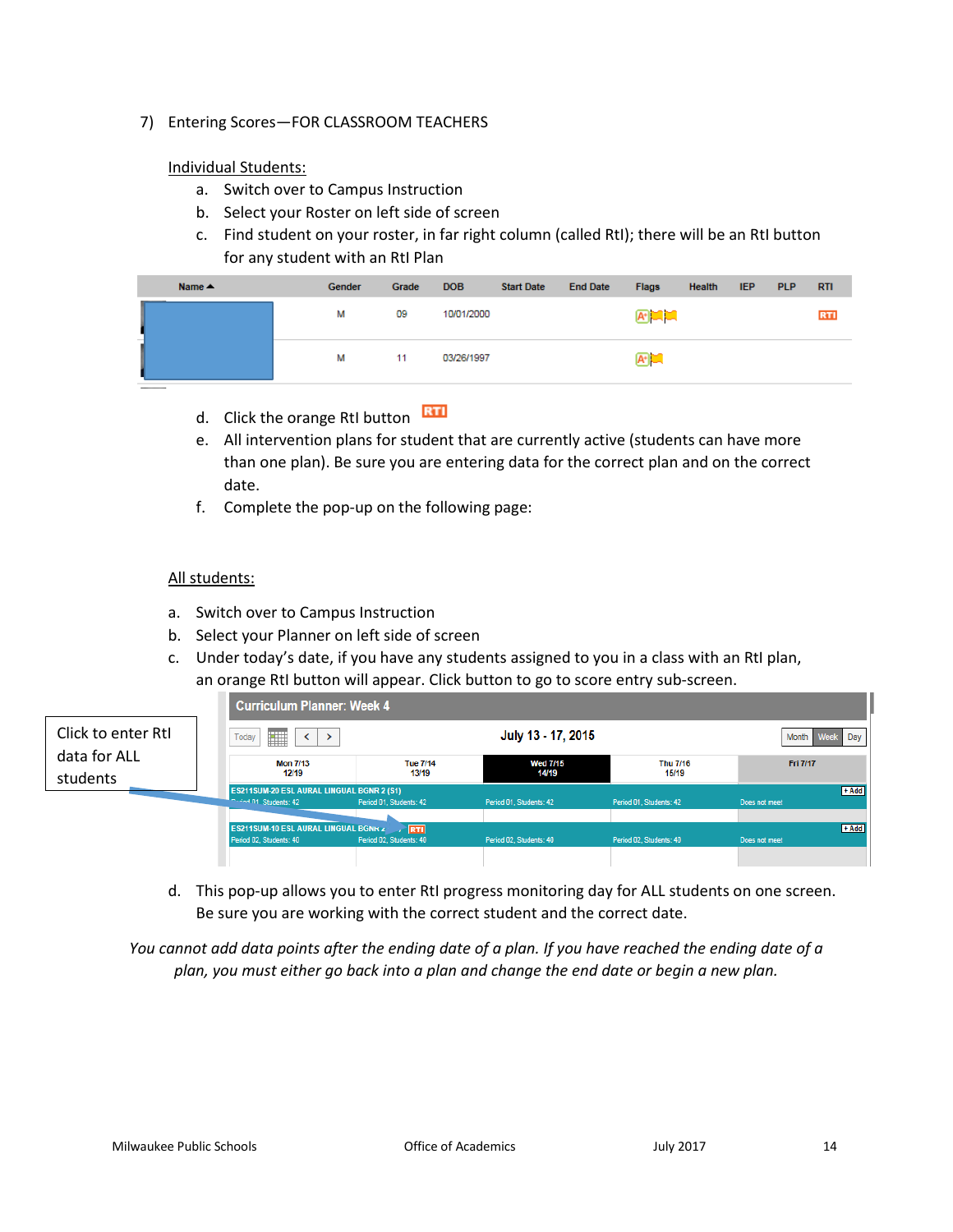| 1. Change date<br>before entering<br>score | Can view plan and<br><b>Intervention Delivery</b><br>2. Must enter<br>any available<br>start and end time<br>resources<br><b>Behavior 3</b><br>View Plan<br>Link to<br><b>Nource</b>                                                                                                                                          |
|--------------------------------------------|-------------------------------------------------------------------------------------------------------------------------------------------------------------------------------------------------------------------------------------------------------------------------------------------------------------------------------|
| OPTIONAL: Add a                            | Rase Score: 5 (7/13/2015) - Goal Score: 10 (7/31 / 15)<br>*Dat<br><b>End Time</b><br>*Start Time<br>Duration (min)<br>Score<br>07/15/2015<br>Exclude from Graph<br>Comment<br>3. Enter score<br>here                                                                                                                          |
| comment                                    | Add Another Record<br>Graph/Historical Detail<br>Save<br><b>Delete</b><br>View Plan<br><b>Behavior 2</b><br>Link to Resource<br>Click to see all<br>4. Save Score<br>scores and a<br>Base Score: 70 (6/1/2015) - Goal Sco<br>5. Click to add<br>graph<br>*Date<br>*Start Tin<br>(min)<br>another score and<br>07/15/2015<br>E |
|                                            | start from step 1<br>Comment<br>6. Click Save All when<br>done, then click<br>Save All<br>Close<br>Close                                                                                                                                                                                                                      |

- <span id="page-14-1"></span>1. Change to the date the score represents (can backdate scores)
- 2. Enter the start time and end time (required)

For academics, mark the time that the intervention time occurs for the student

For behavior, mark the start and end time of the school day as the student should be receiving the support all day

3. Enter the score for the student

Optional: Enter a comment for the student. For example: student was sick, student had a substitute teacher, student refused to take assessment, etc.

- 4. Click Save (double-check date and score accuracy first)
- 5. Click "Add Another Record" if you are entering more than one score
- 6. Click Save All when all done. Click Close to leave this screen.

### <span id="page-14-0"></span>Deleting a Score

Scores entered in error can be deleted by the individual staff member who entered that data point only. If there is a score entered in error, the staff member who entered the data point can go back to Intervention Delivery and scroll up to see all old data points. Once the incorrect data point is found, there will be an option to edit or delete.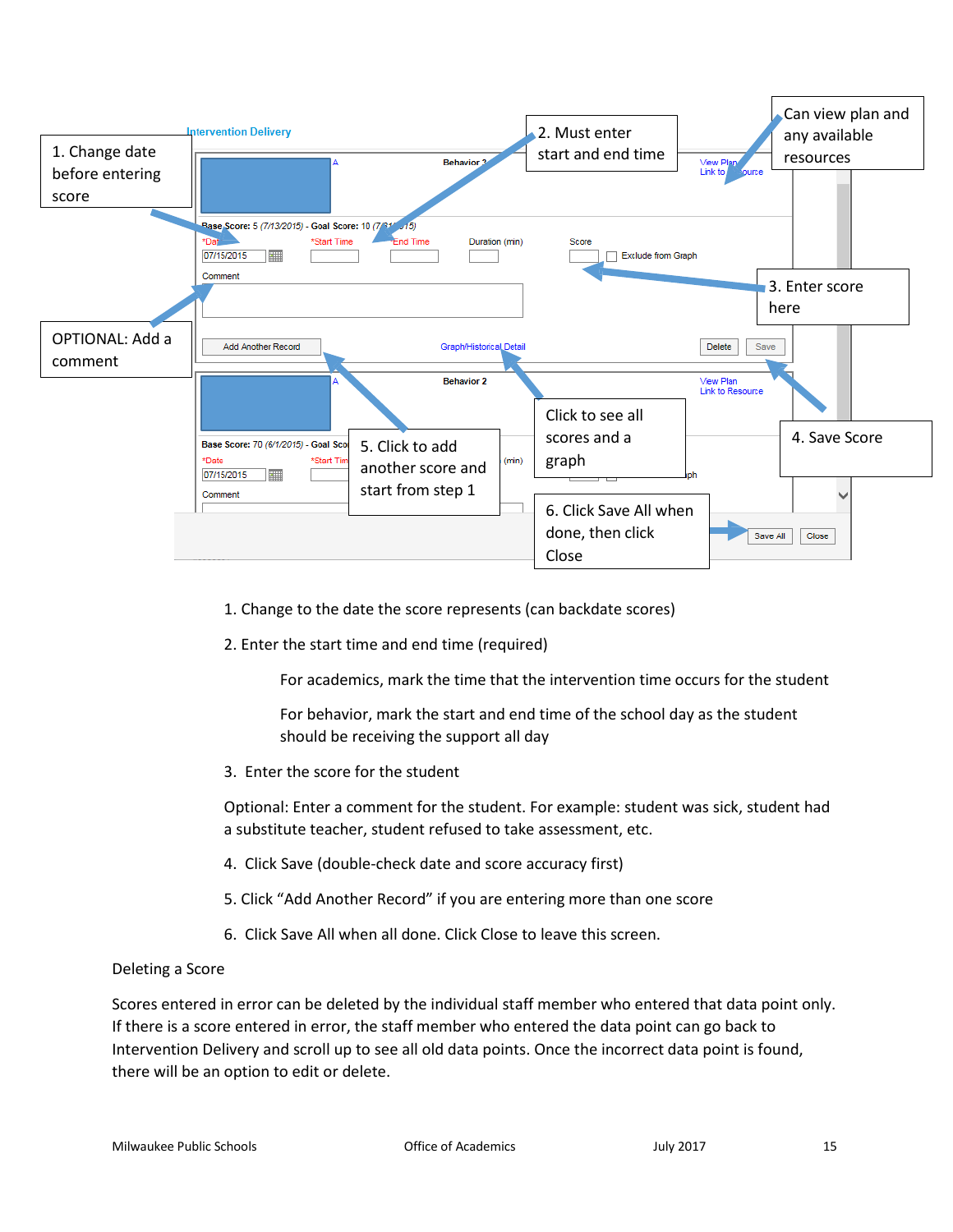<span id="page-15-0"></span>8. Entering Data—Non Classroom Teachers (school psychologist, counselor, SSW, etc.)

**This staff member MUST be added to a plan and marked as Intervention Provider**

| <b>Team Member Detail</b><br>PersonID |                                                 |                                    |                                                  |             |                     |                            |
|---------------------------------------|-------------------------------------------------|------------------------------------|--------------------------------------------------|-------------|---------------------|----------------------------|
| 387406<br><b>Start Date</b>           | <b>End Date</b>                                 | Title                              | Role                                             |             |                     |                            |
| 07/20/2015                            | œ                                               | School Psychologist (SPEI          | Intervention Provider                            |             |                     |                            |
| <b>Last Name</b>                      |                                                 | <b>First Name</b>                  |                                                  |             |                     |                            |
| <b>Flores</b><br>Agency               |                                                 | Nydia                              |                                                  |             |                     |                            |
|                                       |                                                 |                                    |                                                  |             |                     | ▼ Student Information      |
| Address                               |                                                 |                                    |                                                  |             |                     | General                    |
| Qualifications                        |                                                 |                                    |                                                  |             |                     | ▶ Counseling               |
|                                       |                                                 |                                    |                                                  | $\wedge$    |                     | Academic Planning          |
|                                       |                                                 |                                    |                                                  | $\searrow$  |                     | ▶ Program Participation    |
| Comments                              |                                                 |                                    |                                                  |             |                     | ▶ Health                   |
|                                       |                                                 |                                    |                                                  | Λ<br>$\vee$ |                     | Medicaid                   |
| <b>Other Phone</b>                    | <b>Work Phone</b>                               | Cell Phone                         | Email                                            |             |                     | $>$ PLP                    |
|                                       |                                                 |                                    |                                                  |             |                     | ▼ Response to Intervention |
|                                       | a) Search for student                           |                                    |                                                  |             |                     | General                    |
|                                       |                                                 |                                    |                                                  |             |                     | ▼ Caseload                 |
|                                       |                                                 |                                    | b) Go to Index-Response to Intervention-Caseload |             |                     | Aburto, Daniel             |
|                                       |                                                 |                                    |                                                  |             |                     | ▶ Special Ed               |
|                                       | c) Find student's name                          |                                    |                                                  |             |                     |                            |
|                                       |                                                 |                                    |                                                  |             |                     | <b>Student Locator</b>     |
|                                       | <b>Response to Intervention Caseload</b>        |                                    |                                                  |             |                     | $\triangleright$ Reports   |
|                                       |                                                 |                                    |                                                  |             |                     |                            |
| Print                                 |                                                 |                                    |                                                  |             |                     |                            |
|                                       |                                                 |                                    |                                                  |             |                     |                            |
|                                       | <b>Intervention Provider - 2 students</b>       |                                    |                                                  |             |                     |                            |
| Student $\triangle$                   |                                                 |                                    | <b>DOB</b>                                       | Grade       | <b>Actions</b>      |                            |
|                                       | 1                                               |                                    | 03/25/2005<br>(10y4mo)                           | 03          | <b>Show Actions</b> |                            |
|                                       |                                                 |                                    |                                                  |             |                     |                            |
|                                       |                                                 |                                    | 08/06/2001<br>(13y11mo)                          | 07          | <b>Show Actions</b> |                            |
|                                       |                                                 |                                    |                                                  |             |                     |                            |
|                                       |                                                 |                                    |                                                  |             |                     |                            |
|                                       | d) Click Show Actions                           |                                    |                                                  |             |                     |                            |
|                                       | e) Click Intervention Delivery                  |                                    |                                                  |             |                     |                            |
|                                       |                                                 | <b>Actions for: Aburto, Daniel</b> |                                                  |             |                     |                            |
|                                       |                                                 |                                    |                                                  |             |                     |                            |
|                                       | <b>General Actions</b><br>Go To Student Summary |                                    |                                                  |             |                     |                            |
|                                       | Go To Documents                                 |                                    |                                                  |             |                     |                            |
|                                       | <b>Go To Team Members</b><br>Go To Contact Log  |                                    |                                                  |             |                     |                            |
|                                       |                                                 | <b>Response to Intervention</b>    |                                                  |             |                     |                            |
|                                       | Intervention Delivery                           | Finalize Intervention Plan(s)      |                                                  |             |                     |                            |
|                                       |                                                 |                                    |                                                  |             |                     |                            |
|                                       |                                                 |                                    |                                                  |             |                     |                            |
|                                       |                                                 |                                    |                                                  |             |                     |                            |
|                                       | f) Enter data (See page 15)                     |                                    |                                                  |             |                     |                            |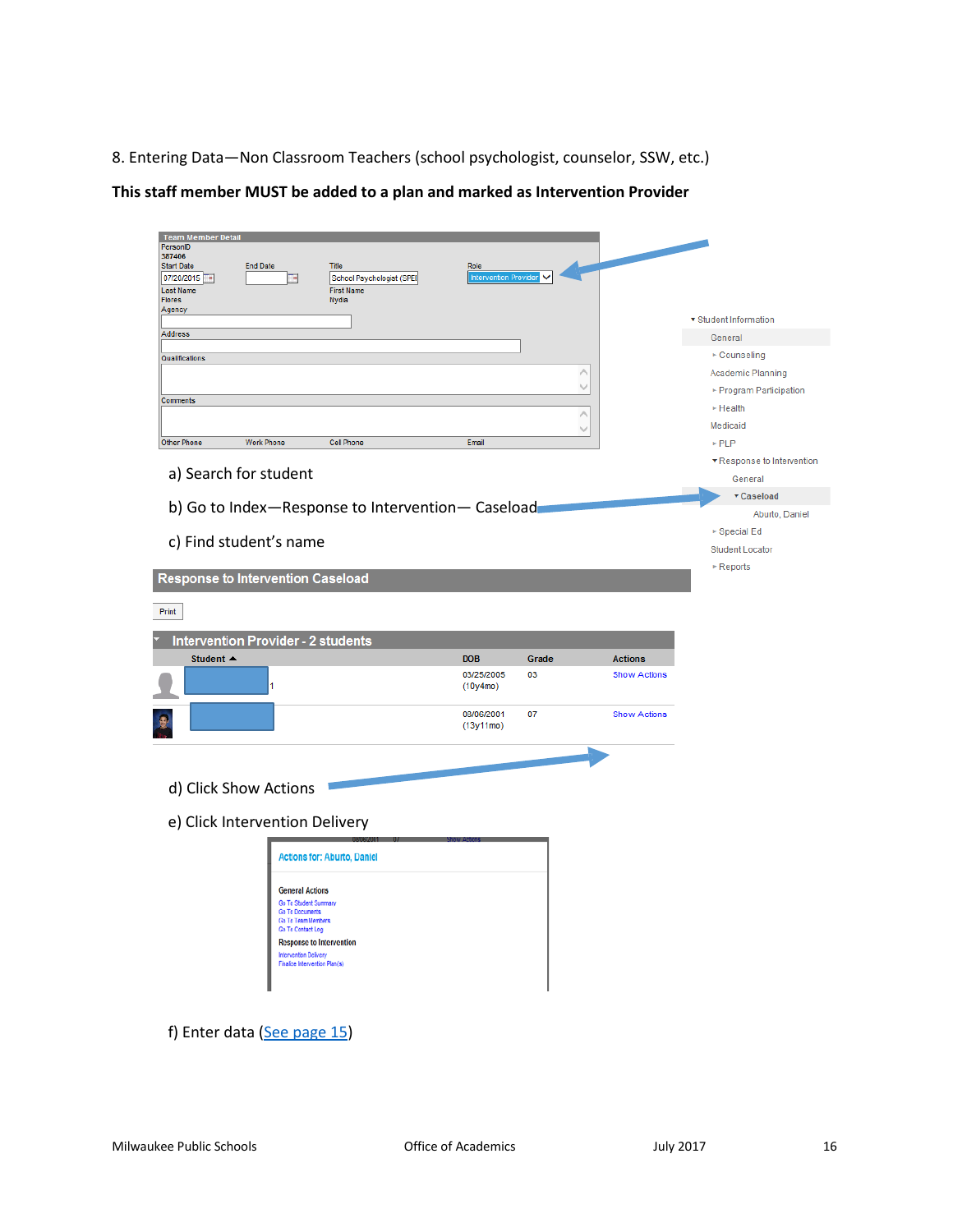#### <span id="page-16-0"></span>9. Viewing Scores/Graphs—Classroom Teachers Assigned to a Plan

a. Return to a student's RtI screen where you enter the data points

| Name $\triangle$ | <b>Gender</b> | Grade | <b>DOB</b> | <b>Start Date</b> | <b>End Date</b> | <b>Flags</b> | Health | <b>IEP</b> | <b>PLP</b> | - RTI      |
|------------------|---------------|-------|------------|-------------------|-----------------|--------------|--------|------------|------------|------------|
| l                | М             | 09    | 10/01/2000 |                   |                 | 困難           |        |            |            | <b>RTI</b> |
| İ                | м             | 11    | 03/26/1997 |                   |                 | 困口           |        |            |            |            |

b. At the bottom of their behavior plan, toward the middle, you will see a button that says Graph/Historical Detail—click this to view all scores and see a graph



#### c. From this graph you can see the following:



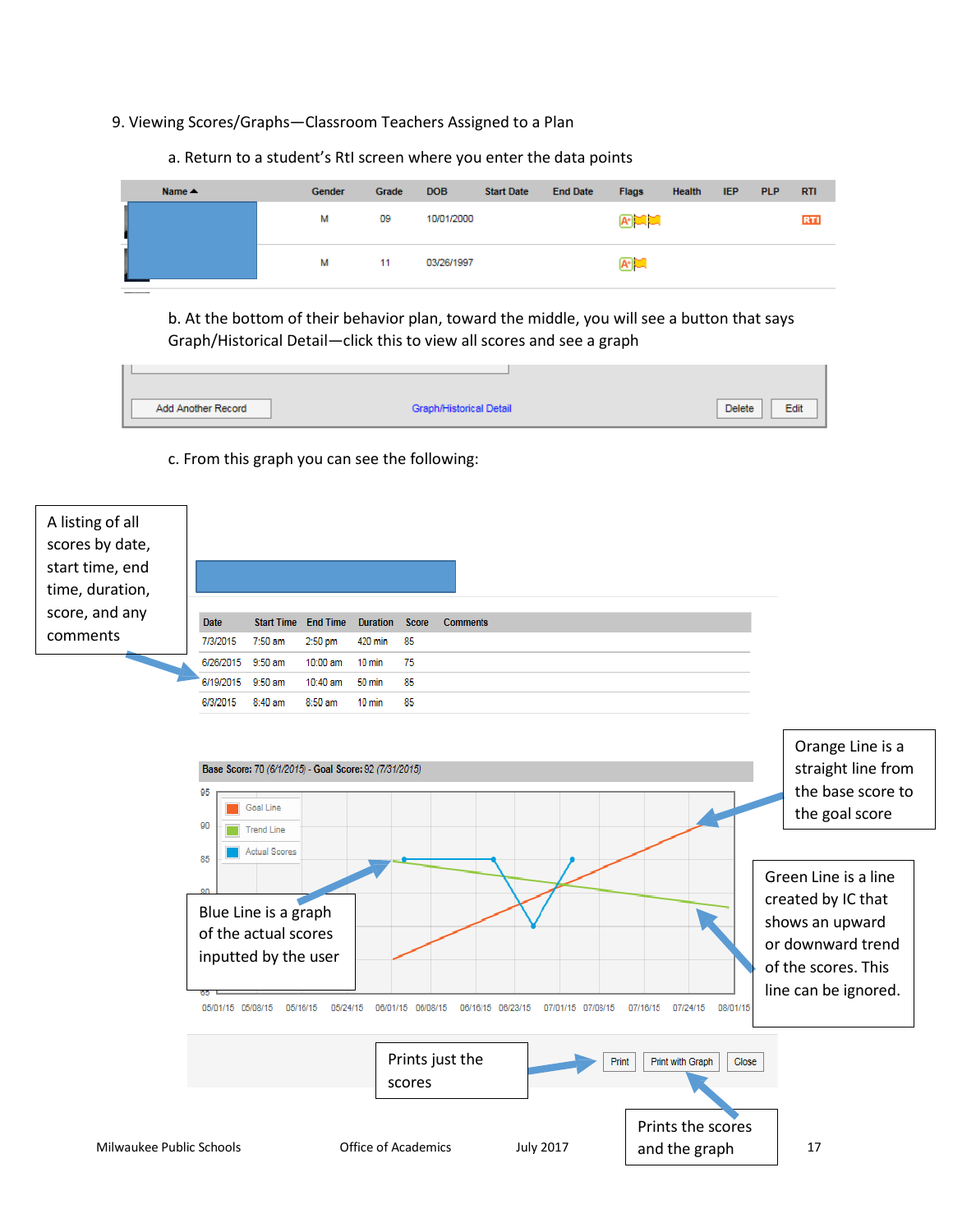<span id="page-17-0"></span>10. Viewing Scores—Non-Classroom Teachers and Staff Members NOT assigned to a Plan

| a. Search for Student in Campus Tools                                                                                                                                          | Index                                            | Search                                          | Help |  |  |  |  |
|--------------------------------------------------------------------------------------------------------------------------------------------------------------------------------|--------------------------------------------------|-------------------------------------------------|------|--|--|--|--|
| b. Under Index: Student Information: Response to Intervention: General                                                                                                         | ▼ Student Information<br>General<br>▶ Counseling |                                                 |      |  |  |  |  |
| c. Select Documents on top bar                                                                                                                                                 |                                                  | Academic Planning                               |      |  |  |  |  |
| Y AC-BI PROGRAM Y AC-ESL PROGRAM<br>DOB: 02 5/2005 Gender: M                                                                                                                   |                                                  | ▶ Program Participation<br>► Health<br>Medicaid |      |  |  |  |  |
| <b>Team Members</b><br><b>Documents</b><br><b>Summary</b><br>Contact Log                                                                                                       |                                                  | <b>PLP</b>                                      |      |  |  |  |  |
| Person Summary Report<br>Print Mailing Label<br><b>Print Envelope</b><br>⇔<br>e<br>Select Plan and Click Print<br>e.                                                           |                                                  | sponse to Intervention<br>General<br>Caseload   |      |  |  |  |  |
| <b>Team Members</b><br>Docume <sub>l</sub><br>Contact Log<br>Summary                                                                                                           |                                                  |                                                 |      |  |  |  |  |
| Lock/Unlock<br>Print<br>New Plan<br>Delete<br>Open<br><b>Documents List</b><br>$\Box$ 2014-2015 (1)<br>$\mathbf{P}$ Plans (1)<br>Ėŀ<br>Behavior Tier 2 (07/01/2015-07/31/2015) |                                                  |                                                 |      |  |  |  |  |

f. You will get a PDF of student information, plan details, and a list of all data points (no graph)

|                                                                    |                                 |                                                                                                                                                                                                                                                                                                                                                                                     | <b>Response to Intervention Plan</b>         |                        |                            |                                 |                                                      |                 |
|--------------------------------------------------------------------|---------------------------------|-------------------------------------------------------------------------------------------------------------------------------------------------------------------------------------------------------------------------------------------------------------------------------------------------------------------------------------------------------------------------------------|----------------------------------------------|------------------------|----------------------------|---------------------------------|------------------------------------------------------|-----------------|
|                                                                    |                                 |                                                                                                                                                                                                                                                                                                                                                                                     | Milwaukee Public Schools<br>\$225 W Viter St |                        |                            |                                 |                                                      |                 |
|                                                                    |                                 |                                                                                                                                                                                                                                                                                                                                                                                     | Milwaukee, WI 53208                          |                        |                            |                                 |                                                      |                 |
|                                                                    |                                 |                                                                                                                                                                                                                                                                                                                                                                                     | $(414)475 - 8393$                            |                        |                            |                                 |                                                      |                 |
|                                                                    |                                 |                                                                                                                                                                                                                                                                                                                                                                                     | <b>Plan Information</b>                      |                        |                            |                                 |                                                      |                 |
| <b>Content Area: Behavior</b>                                      |                                 | Tier: 2                                                                                                                                                                                                                                                                                                                                                                             |                                              | Start Date: 07/01/2015 |                            |                                 | End Date: 07/31/2015                                 |                 |
|                                                                    |                                 | Plan Description: CICO is the initial intervention at Tier 2. In CICO, the student checks in briefly with a designated adult each<br>morning and afternoon. The check-in process lasts no more than two minutes. Throughout the day the student must also meet with<br>his/her classroom teacher to discuss positives around their behavior and to continue to work on their goals. |                                              |                        |                            |                                 |                                                      |                 |
| Base Score: 40                                                     |                                 | Goal Score: 80                                                                                                                                                                                                                                                                                                                                                                      |                                              |                        |                            |                                 | <b>Evaluation Method/Tool: Daily Progress Report</b> |                 |
| <b>Base Score Comments:</b>                                        |                                 |                                                                                                                                                                                                                                                                                                                                                                                     |                                              |                        |                            |                                 |                                                      |                 |
| <b>Goal Score Comments:</b>                                        |                                 |                                                                                                                                                                                                                                                                                                                                                                                     |                                              |                        |                            |                                 |                                                      |                 |
|                                                                    |                                 | Goal Name: Following School Rules and Expectations                                                                                                                                                                                                                                                                                                                                  | <b>Goal Type:</b>                            |                        |                            |                                 |                                                      |                 |
| <b>Plan Success: Plan in Progress</b>                              |                                 |                                                                                                                                                                                                                                                                                                                                                                                     |                                              |                        |                            |                                 |                                                      |                 |
|                                                                    |                                 |                                                                                                                                                                                                                                                                                                                                                                                     |                                              |                        |                            |                                 |                                                      |                 |
|                                                                    |                                 |                                                                                                                                                                                                                                                                                                                                                                                     | <b>Student Information</b><br><b>DOR</b>     |                        |                            |                                 |                                                      |                 |
| <b>Student Name:</b>                                               |                                 |                                                                                                                                                                                                                                                                                                                                                                                     |                                              |                        |                            |                                 | <b>Student Number:</b>                               |                 |
|                                                                    |                                 | Address: 2335 W Bumham ST Milwaukee, WI 53204-3033                                                                                                                                                                                                                                                                                                                                  |                                              |                        |                            |                                 |                                                      |                 |
| <b>School of Attendance: GREENFIELD SCHOOL</b>                     |                                 |                                                                                                                                                                                                                                                                                                                                                                                     | Grade: 03                                    |                        | <b>Gender: M</b>           |                                 | <b>Race (Ethnicity</b><br>Code): Hispanic/Latino     |                 |
|                                                                    |                                 |                                                                                                                                                                                                                                                                                                                                                                                     | <b>Parent/Guardian Information</b>           |                        |                            |                                 |                                                      |                 |
| Parent/G                                                           |                                 |                                                                                                                                                                                                                                                                                                                                                                                     |                                              |                        |                            |                                 |                                                      |                 |
|                                                                    |                                 |                                                                                                                                                                                                                                                                                                                                                                                     |                                              |                        |                            |                                 |                                                      |                 |
| Last Name                                                          |                                 |                                                                                                                                                                                                                                                                                                                                                                                     |                                              |                        | <b>First Name: YESENIA</b> |                                 |                                                      |                 |
| <b>Address:</b>                                                    |                                 |                                                                                                                                                                                                                                                                                                                                                                                     | <b>City: Milwaukee</b>                       |                        |                            |                                 | State: WI                                            |                 |
| <b>Home Pho</b>                                                    |                                 | <b>Work Phone:</b>                                                                                                                                                                                                                                                                                                                                                                  |                                              |                        |                            | <b>Cell Phone:</b>              |                                                      | Zip: 53204-3033 |
| <b>Email:</b>                                                      |                                 |                                                                                                                                                                                                                                                                                                                                                                                     | <b>Relationship to Student: Mother</b>       |                        |                            |                                 | <b>Primary Language:</b>                             |                 |
|                                                                    |                                 |                                                                                                                                                                                                                                                                                                                                                                                     |                                              |                        |                            |                                 |                                                      |                 |
| <b>Intervention Planned</b>                                        |                                 | <b>Providers</b>                                                                                                                                                                                                                                                                                                                                                                    | Intervention<br><b>Minutes</b>               |                        |                            |                                 | <b>Duration</b>                                      | Location        |
|                                                                    | Check-In/ Check-Out (CICO)      |                                                                                                                                                                                                                                                                                                                                                                                     | 10                                           |                        |                            | <b>Frequency</b><br>1.0 per day | 07/01/2015 -                                         |                 |
|                                                                    | (Description: Students check in |                                                                                                                                                                                                                                                                                                                                                                                     |                                              |                        |                            |                                 | 07/31/2015                                           |                 |
| each morning and afternoon. This                                   | briefly with a designated adult |                                                                                                                                                                                                                                                                                                                                                                                     |                                              |                        |                            |                                 |                                                      |                 |
| process lasts less than two                                        |                                 |                                                                                                                                                                                                                                                                                                                                                                                     |                                              |                        |                            |                                 |                                                      |                 |
| minutes. Throughout the day the                                    | student meets with his/her      |                                                                                                                                                                                                                                                                                                                                                                                     |                                              |                        |                            |                                 |                                                      |                 |
| classroom teacher to continue to<br>work on their behavior goals.) |                                 |                                                                                                                                                                                                                                                                                                                                                                                     |                                              |                        |                            |                                 |                                                      |                 |
|                                                                    |                                 |                                                                                                                                                                                                                                                                                                                                                                                     |                                              |                        |                            |                                 |                                                      |                 |
|                                                                    |                                 |                                                                                                                                                                                                                                                                                                                                                                                     | <b>Intervention Deliveries</b>               |                        |                            |                                 |                                                      |                 |
| Date<br>07/20/2015                                                 | <b>Start Time</b><br>9:10 am    | <b>End Time</b><br>9:20 am                                                                                                                                                                                                                                                                                                                                                          | <b>Duration</b><br>$10 \text{ min}$          | Score                  | 85                         |                                 | <b>Comments</b>                                      |                 |
|                                                                    |                                 |                                                                                                                                                                                                                                                                                                                                                                                     |                                              |                        | on                         |                                 |                                                      |                 |
| 07/17/2015                                                         | 9:20 am                         | 9.40 am                                                                                                                                                                                                                                                                                                                                                                             | 20 min                                       |                        |                            |                                 |                                                      |                 |
| 07/15/2015                                                         | 9:30 am                         | 9.40 am                                                                                                                                                                                                                                                                                                                                                                             | $10 \text{ min}$                             |                        | 85                         |                                 |                                                      |                 |
| 07/13/2015                                                         | 9:10 am                         | 9:30 am                                                                                                                                                                                                                                                                                                                                                                             | 20 min                                       |                        | 55                         |                                 |                                                      |                 |
| 07/09/2015                                                         | $10-10$ am                      | 10:40 am                                                                                                                                                                                                                                                                                                                                                                            | 30 min                                       |                        | 72                         |                                 |                                                      |                 |
| 07/07/2015<br>07/03/2015                                           | 9:20 am<br>9:10 am              | 9:30 am<br>9:20 am                                                                                                                                                                                                                                                                                                                                                                  | $10 \text{ min}$<br>$10 \text{ min}$         |                        | 85<br>RO                   |                                 |                                                      |                 |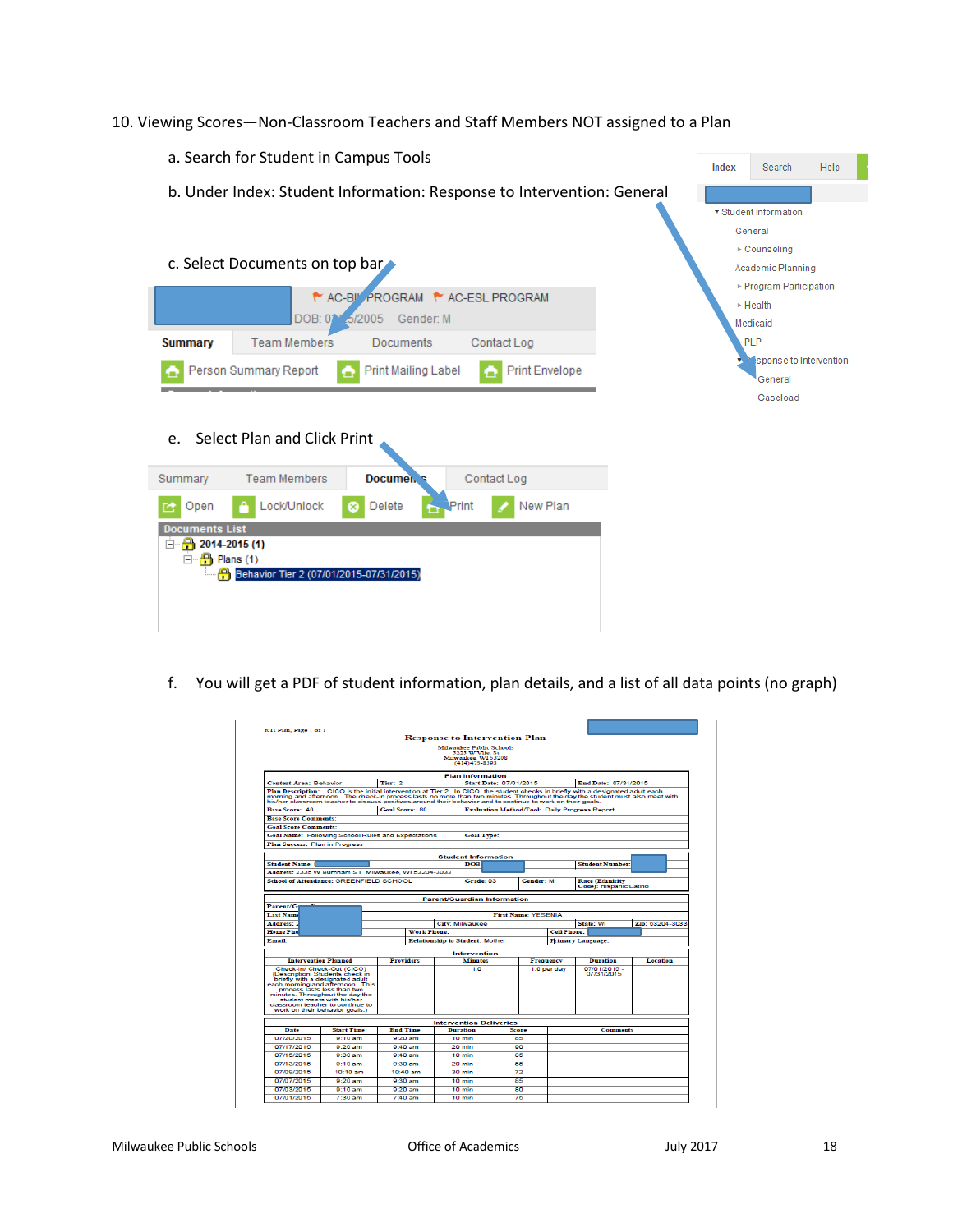#### <span id="page-18-0"></span>11. Ending a Plan

To end an intervention plan that a student is no longer participating in and the school is no longer collecting data on, you will just go back and unlock the plan.

- a. Search for student in Campus Tools
- b. Go to RtI Section
	- a. With student selected (their information and picture will appear to the right)
	- b. Select Index
	- c. Under Student information, select Response to Intervention—General
- c. Go to Documents section



- d. Click on the name of the plan you want to unlock
- e. Click on Lock/Unlock at the top
- f. Plan is now unlocked and data can no longer be entered

| Summary                           | <b>Team Members</b>                                                                | <b>Documents</b> | Contact Log |     |                       |
|-----------------------------------|------------------------------------------------------------------------------------|------------------|-------------|-----|-----------------------|
| Open                              | Lock/Unlock<br>m                                                                   |                  |             | тап | Click Lock/Unlock     |
| <b>Documents List</b><br>Fŀ<br>⊫⊡ | 2014-2015 (2)<br>Plans(2)                                                          |                  |             |     |                       |
|                                   | Behavior Tier 3 (07/13/2015-07/31/2015)<br>Behavior Tier 2 (06/01/2015-07/15/2015) |                  |             |     | <b>Highlight Plan</b> |

- g. If end date of plan was NOT reached, go back into plan and adjust the end date to be today's date (this prohibits any new data from being entered)
- h. If a school determines a student needs another intervention in the future, a new plan would be created, locked, and data would be entered on the NEW plan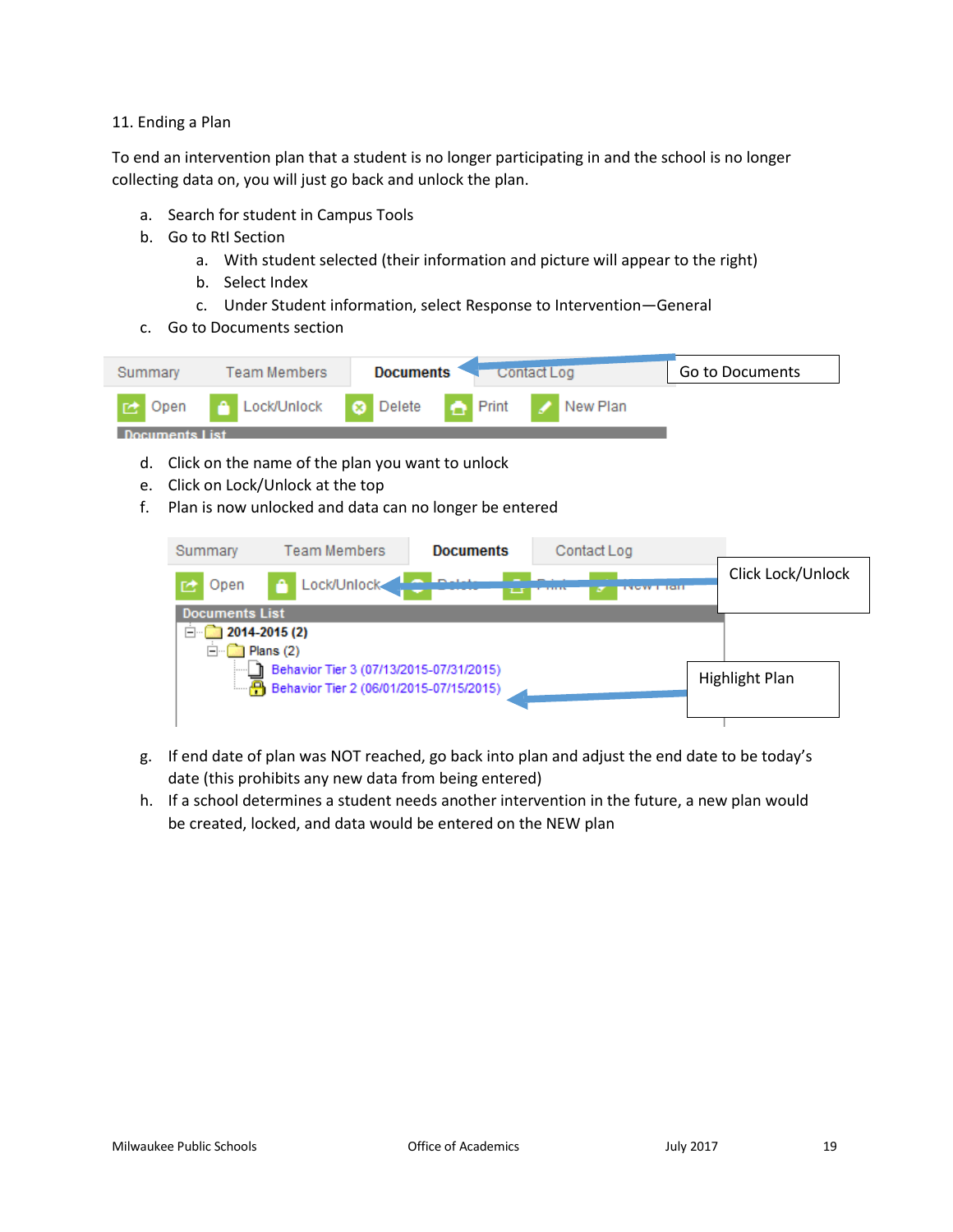### <span id="page-19-0"></span>**RtI in Infinite Campus Cheat Sheet—Classroom Teachers**

- 1) Search for Student
	- a. Go to Campus Tools
	- b. Search tab (upper left)
- 2) Go to RtI Section
	- a. Campus Tools
	- b. Index tab (upper left)
	- c. Under *Student Information, Response to Intervention,* click on **General**
- 3) Start a Plan
	- a. Select **Documents** (tab on right side of screen)
- 4) Create a Plan
	- a. Click **New Plan**
	- b. Select Plan Type from list—click Create Document
	- c. Use template guide (available on mConnect)
	- d. Click Save
- 5) Add Team Members
	- a. Click **Team Members**
	- b. Click **Find & Link New Team Members**
	- c. Ensure Team Member End Date is June 30 of current school year
	- d. Add all teachers, support staff, etc., who will need access to enter data or view graphs of student RtI data
- 6) Locking a Plan
	- a. All plans MUST BE LOCKED before you are allowed to enter data
	- b. Click on **Documents**
	- c. Click on Plan you want to lock
	- d. Click on **Lock/Unlock**
	- e. Plan will now have a yellow lock on it
- 7) Entering Scores
	- a. Go to Campus Instruction
	- b. Go to **Roster or Planner**
	- c. Find student and click on orange RtI button on far right column (called RtI)
	- d. Pop-up window appears. Complete the following:
		- i. Date of score
		- ii. Start time of intervention
		- iii. End time of intervention
		- iv. Score for date
		- v. Double Check information and click **Save**
		- vi. Repeat for all scores by clicking Add Another Record
- 8) Viewing Scores/Graphs
	- a. Go to roster
	- b. Click on orange RtI button in far right column
	- c. Click blue **Graph/Historical Detail** to see data points and graph
	- d. Can print just data points or can print graphs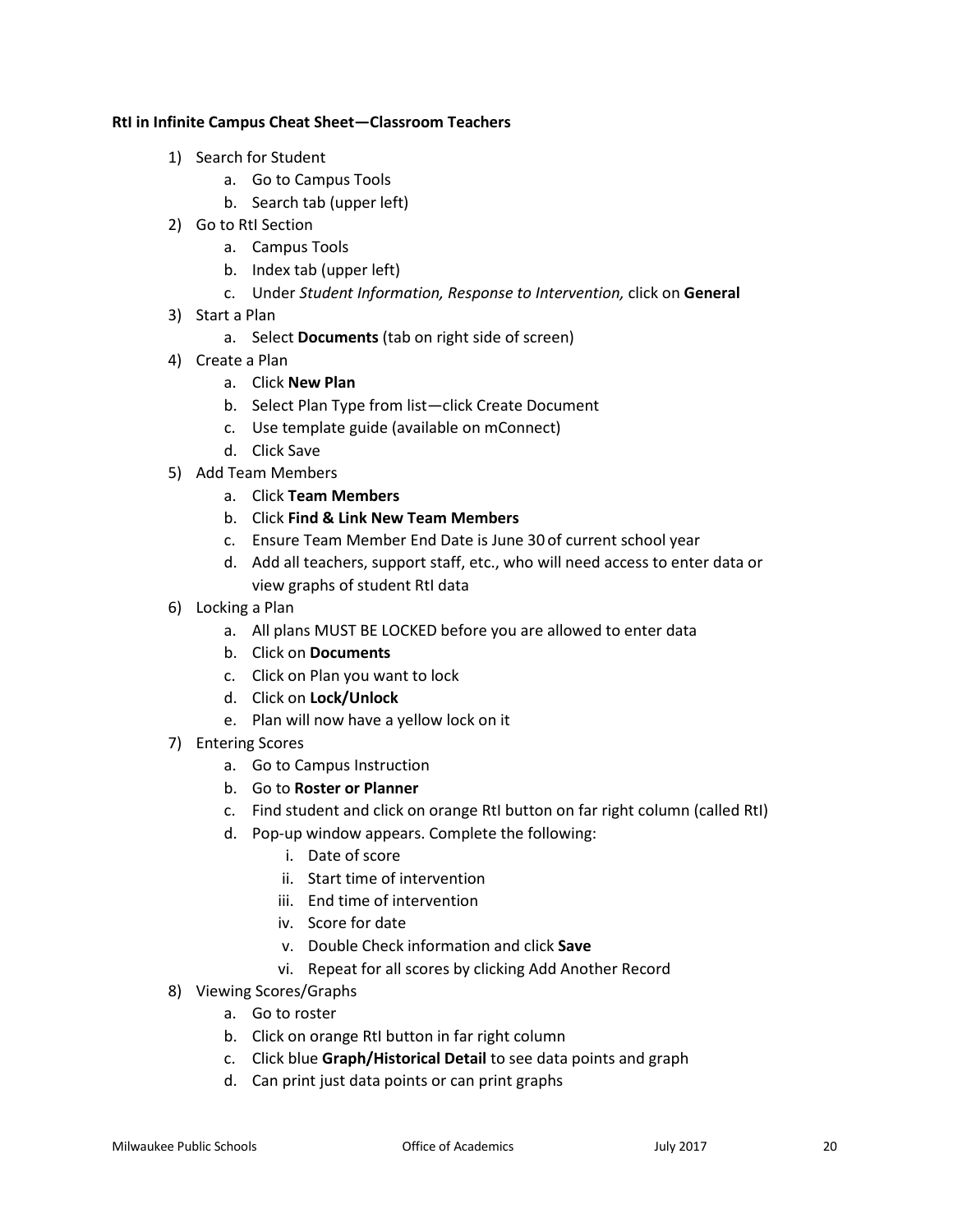**RtI in Infinite Campus Cheat Sheet—Non-Classroom Teachers (Counselors, SSW, etc.)**

- 1) Search for Student
	- a. Go to Campus Tools
	- b. Search tab (upper left)
- 2) Go to RtI Section
	- a. Campus Tools
	- b. Index tab (upper left): *Student Information, Response to Intervention,* click **General**
- 3) Start a Plan
	- a. Select **Documents** (tab on right side of screen)
- 4) Create a Plan
	- a. Click **New Plan**
	- b. Select Plan Type from list—click Create Document
	- c. Use template guide (available on mConnect)
	- d. Click Save
- 5) Add Team Members
	- a. Click **Team Members**
	- b. Click **Find & Link New Team Members** (role is *Intervention Provider*)
	- c. Ensure Team Member End Date is June 30 of current school year
	- d. Add all teachers, support staff, etc., who will need access to enter data
- 6) Locking a Plan
	- a. All plans MUST BE LOCKED before you are allowed to enter data
	- b. Click on **Documents**
	- c. Click on Plan you want to lock
	- d. Click on **Lock/Unlock**
	- e. Plan will now have a yellow lock on it
- 7) Entering Scores
	- a. Go to Campus Tools
	- b. Go Index Tab—Student Information—Response to Intervention—**Caseload**
	- c. Find student and click on **Show Actions** on far right
	- d. Pop-up appears—select **Intervention Delivery**
	- e. Pop-up window appears. Complete the following:
		- i. Date of score
		- ii. Start time of intervention
		- iii. End time of intervention
		- iv. Score for date
		- v. Double-check information and click **Save**
		- vi. Repeat for all scores by clicking Add Another Record
- 8) Viewing Scores/Graphs
	- a. Select **Graph/Historical Detail** from this screen
	- b. Search for Student and go to Index
	- *c. Student Information: Response to Intervention: General*
	- d. Highlight Plan and click **Print** (you will get a PDF with plan and data details)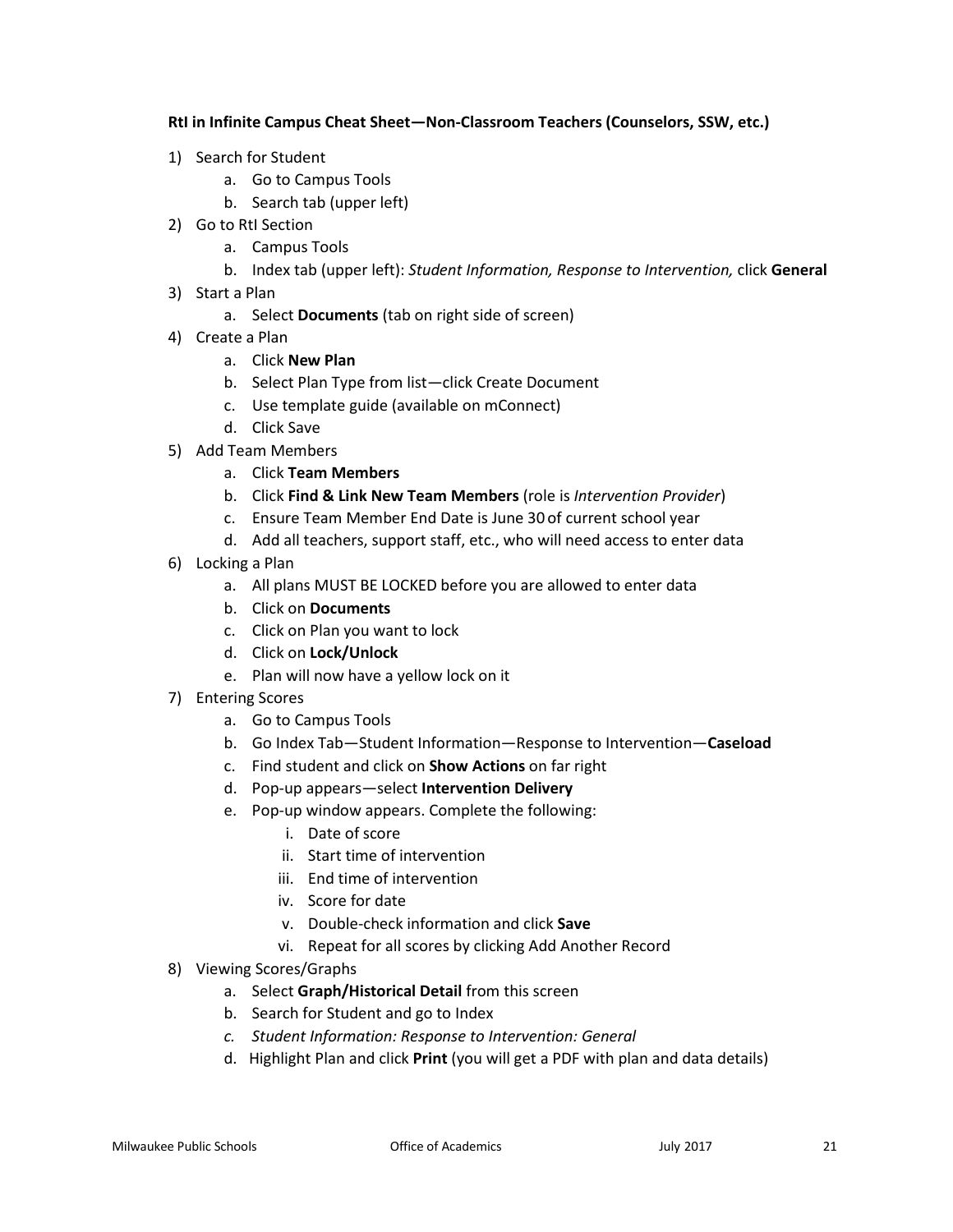<span id="page-21-0"></span>Starting an intervention plan for students during their **FIRST SRBI**

- 1) Search for Student
	- a. Go to Campus Tools
	- b. Search tab (upper left)
- 2) Go to RtI Section
	- a. Campus Tools
	- b. Index tab (upper left): *Student Information, Response to Intervention,* click **General**
- 3) Start a Plan
	- a. Select **Documents** (tab on right side of screen)
- 4) Create a Plan
	- a. Click **New Plan**
	- b. Select Plan Type from list—click Create Document
	- c. Use template guide (available on mConnect "RtI in Infinite Campus Guide")
	- d. Click Save
- 5) Add Team Members
	- a. Click **Team Members**
	- b. Click **Find & Link New Team Members** (role is *Intervention Provider*)
	- c. Ensure Team Member End Date is June 30 of current school year
	- d. Add all teachers, support staff, etc., who will need access to enter data
- 6) Locking a Plan
	- a. All plans MUST BE LOCKED before you are allowed to enter data
	- b. Click on **Documents**
	- c. Click on Plan you want to lock
	- d. Click on **Lock/Unlock**
	- e. Plan will now have a yellow lock on it
- 7) Entering Scores
	- a. Go to Campus Tools
	- b. Go Index Tab—Student Information—Response to Intervention—**Caseload**
	- c. Find student and click on **Show Actions** on far right
	- d. Pop-up appears—select **Intervention Delivery**
	- e. Pop-up window appears. Complete the following:
		- i. Date of score
		- ii. Start time of intervention
		- iii. End time of intervention
		- iv. Score for date
		- v. Double-check information and click **Save**
		- vi. Repeat for all scores by clicking Add Another Record
- 8) Viewing Scores/Graphs
	- a. Select **Graph/Historical Detail** from this screen
	- b. Search for Student and go to Index
	- *c. Student Information: Response to Intervention: General*
	- d. Highlight Plan and click **Print** (you will get a PDF with plan and data details)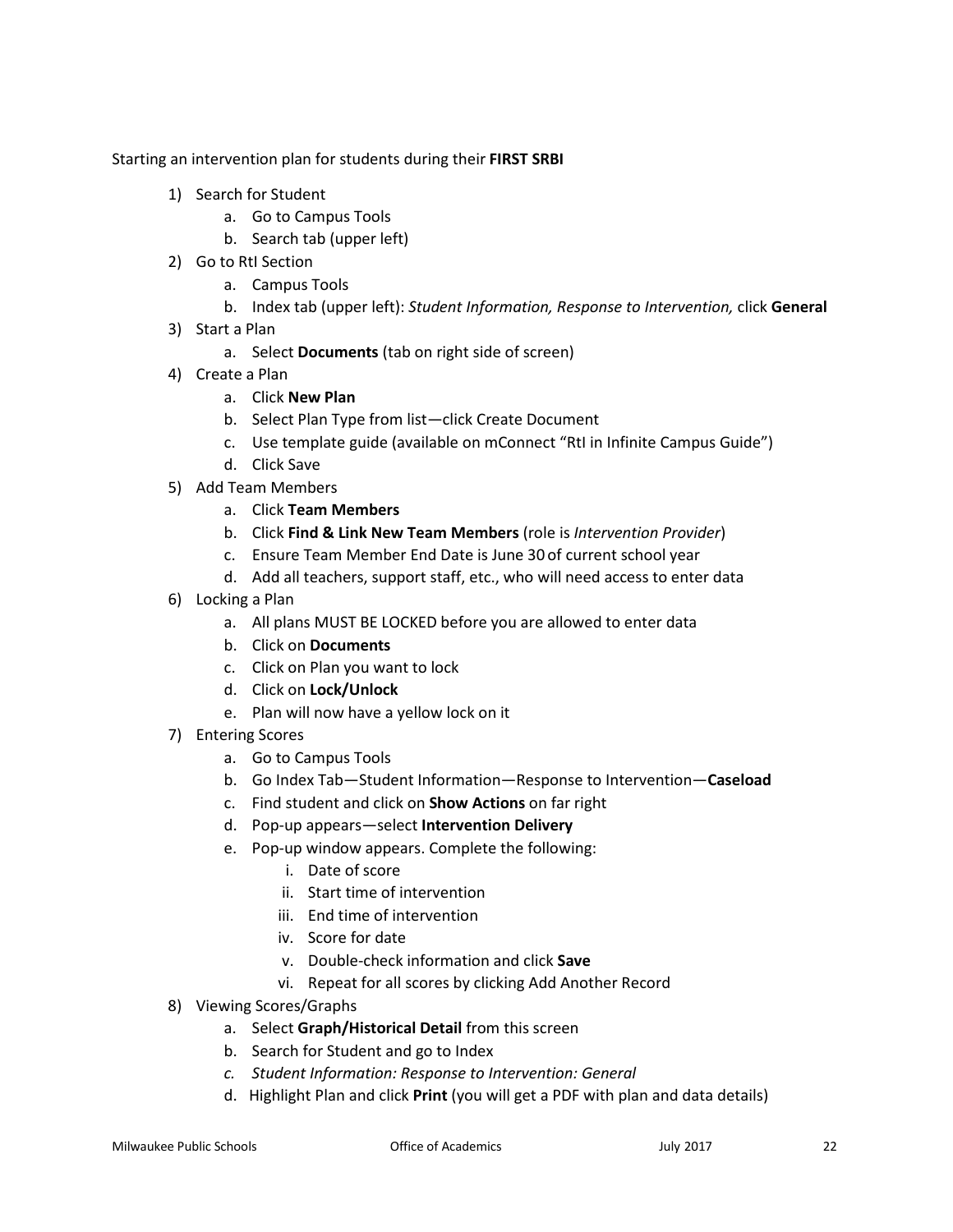<span id="page-22-0"></span>Starting an intervention plan for students during their **SECOND SRBI**

- 1) Search for Student
	- a. Go to Campus Tools
	- b. Search tab (upper left)
- 2) Go to RtI Section
	- a. Campus Tools
	- b. Index tab (upper left): *Student Information, Response to Intervention,* click **General**
- 3) "End" or "Close" first SRBI Intervention Plan
	- a. Go back into plan by clicking Documents (tab on far right of screen)
	- b. Click Open (goes back into plan)
	- c. Change end date to be the date the last data point was entered
	- d. Click Save
- 4) Start a NEW Plan
	- a. Select **Documents** (tab on right side of screen)
- 5) Create a Plan
	- a. Click **New Plan**
	- b. Select Plan Type from list—click Create Document
	- c. Use template guide (available on mConnect "RtI in Infinite Campus Guide")
	- **d. Will Select SRBI 2 or Technically Adequate 2 as the Intervention**
	- e. Click Save
- 6) Locking a Plan
	- a. All plans MUST BE LOCKED before you are allowed to enter data
	- b. Click on **Documents**
	- c. Click on Plan you want to lock
	- d. Click on **Lock/Unlock**
	- e. Plan will now have a yellow lock on it
- 7) Entering Scores
	- a. Go to Campus Tools
	- b. Go Index Tab—Student Information—Response to Intervention—**Caseload**
	- c. Find student and click on **Show Actions** on far right
	- d. Pop-up appears—select **Intervention Delivery**
	- e. Pop-up window appears. Complete the following:
		- i. Date of score
		- ii. Start time of intervention
		- iii. End time of intervention
		- iv. Score for date
		- v. Double-check information and click **Save**
		- vi. Repeat for all scores by clicking Add Another Record
- 8) Viewing Scores/Graphs
	- a. Select **Graph/Historical Detail** from this screen
	- b. Search for Student and go to Index
	- *c. Student Information: Response to Intervention: General*
	- d. Highlight Plan and click **Print** (you will get a PDF with plan and data details)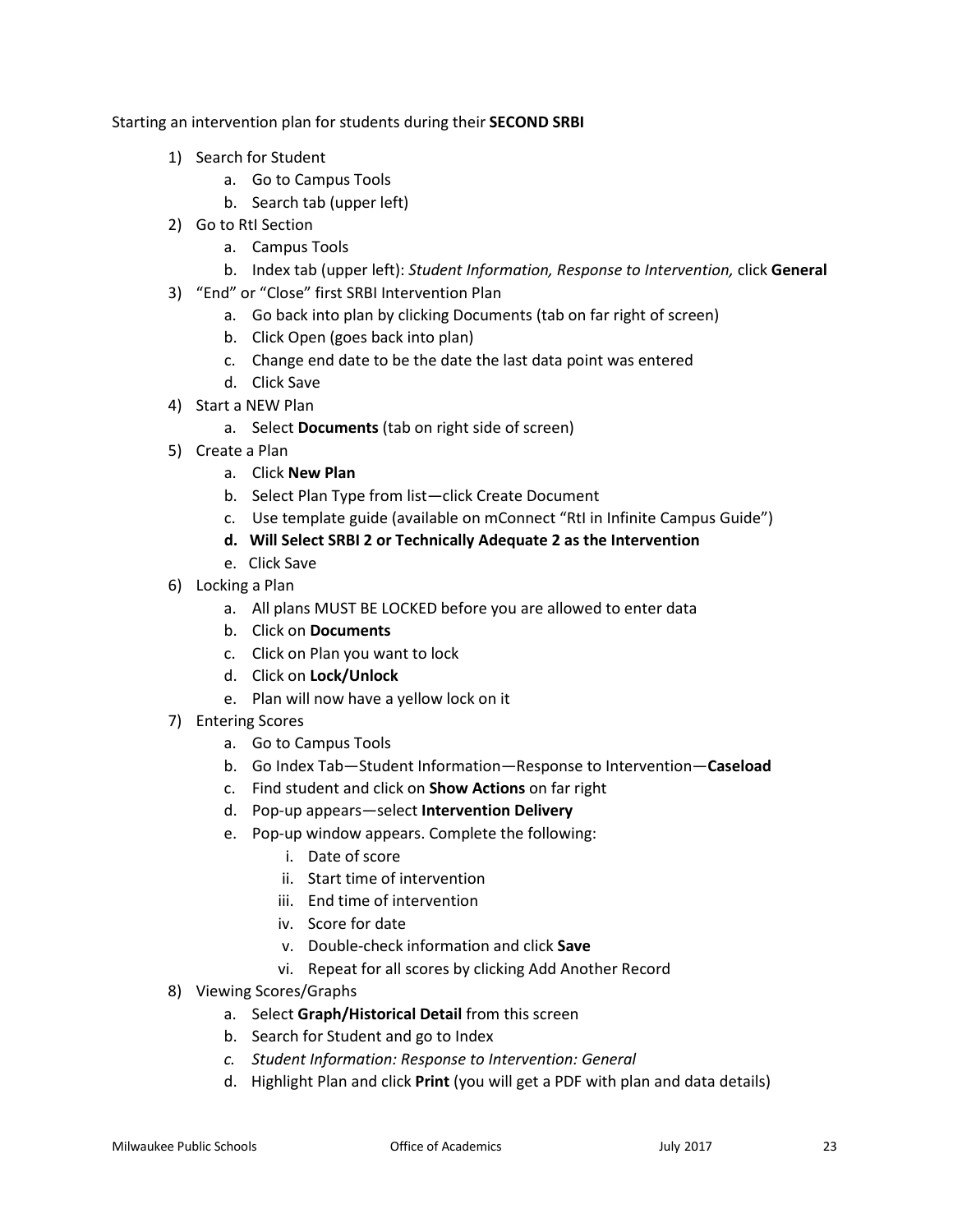### <span id="page-23-0"></span>**Frequently Asked Questions**

- 1. How often do you progress monitor a student involved in an intervention?
	- a. Students participating in a Tier 2 academic intervention should be progress monitored on STAR once every other week (every 10 school days). Students who are participating in a Tier 2 academic intervention should NOT be on IC. Students receiving a Tier 3 academic intervention must be progress monitored every week. Students receiving a behavior intervention should be progress monitored as often as possible (daily if possible).
- 2. What if a student has more than one behavior intervention?
	- a. You can create more than one intervention plan on IC, but each plan can have only one intervention. If a student is receiving multiple behavior interventions but is being progress monitored with only one DPR, you should have only one intervention plan on IC, and that should be the highest intensity intervention (CICO < Individualized CICO < SAIG < BAIP < SBIRT < FBA/BIP < Educational Wraparound/RENEW). If you are progress monitoring each intervention separately, you can create separate plans (for example, a BAIP and CICO), and you would then enter separate data for each plan on IC on a regular basis.
- 3. What if a student has more than one academic intervention?
	- a. You can create more than one intervention plan on IC, but each plan can have only one intervention. If a student is receiving multiple academic interventions but is being progress monitored only once on STAR, you should have only one intervention plan on IC. If you are progress monitoring each intervention separately, you can create separate plans, and you would then enter separate data for each plan on IC on a regular basis.
	- b. If you are referring a student for SLD and need to document two interventions, you would create two separate SLD Referral Plans. Once you are starting the second intervention (or if it is a more intense version of the first intervention), you need to end the first intervention plan and start a new SLD plan and enter the new SRBI information under plan details.
- 4. What if a student has an academic and a behavior intervention?
	- a. You can create both an academic and behavior plan on IC and enter data separately for both plans.
- 5. How often should data on Infinite Campus be updated?
	- a. Progress monitoring data is used live and on an ongoing basis, so the data needs to be accurate and current. The suggestion is to create time in your schedule to enter progress monitoring data on a weekly basis.
- 6. How can I delete a score?
	- a. The day of entering a score, you can go back to the screen where you entered the score (see page 20 of this guide).
- 7. How can I delete a full plan?
	- a. If you created the wrong plan or a plan on the wrong student, you have to call tech support at 83400 to have plan deleted.
- 8. I created a plan, but it doesn't appear on my roster or planner.
	- a. Be sure you have locked the plan. All plans must be locked before you are able to enter data.